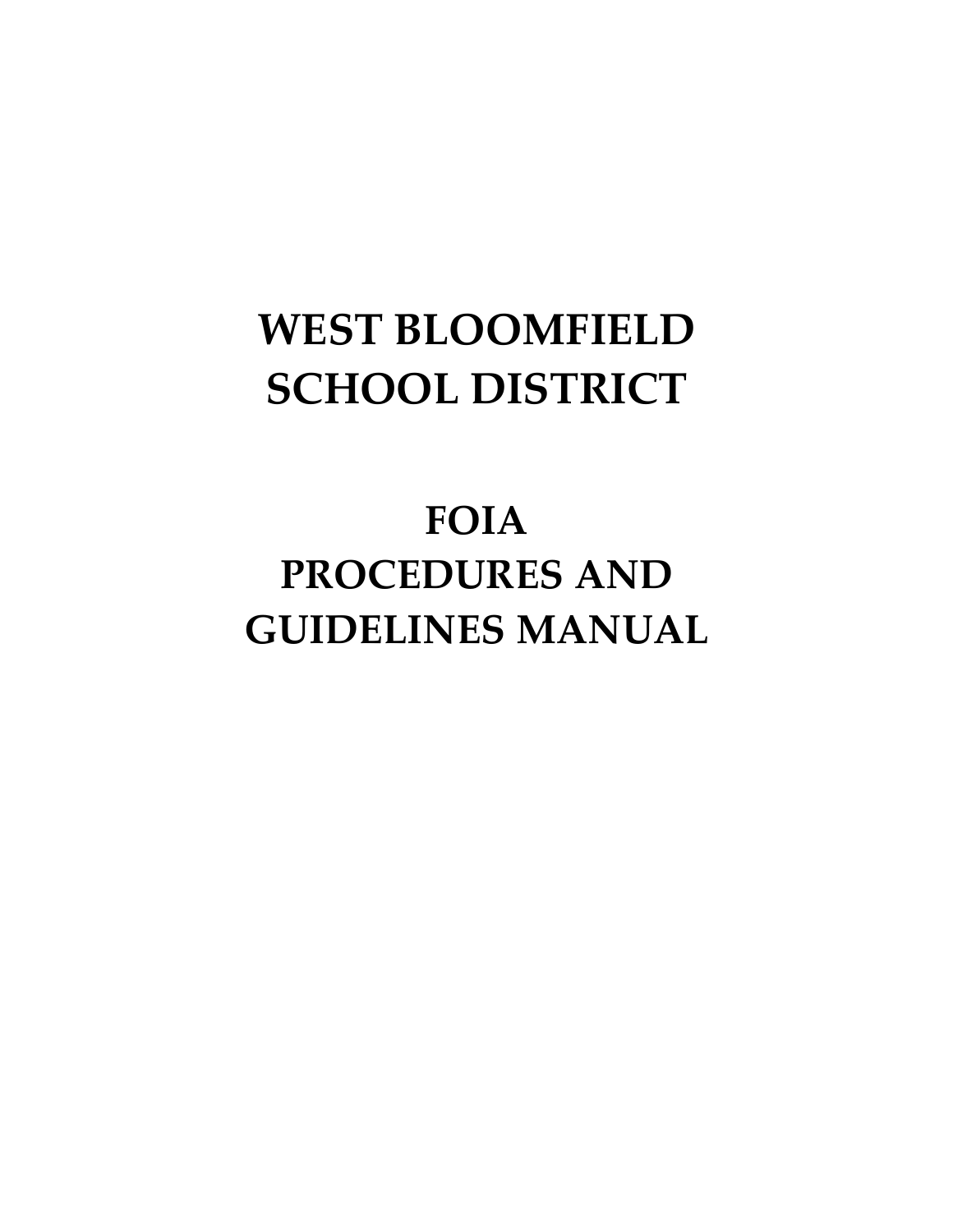## WEST BLOOMFIELD SCHOOL DISTRICT **FOIA Procedures and Guidelines**

### **Table of Contents**

| Appendix I: Written Public Summary of the District's FOIA Procedures and Guidelines  26 |  |
|-----------------------------------------------------------------------------------------|--|
|                                                                                         |  |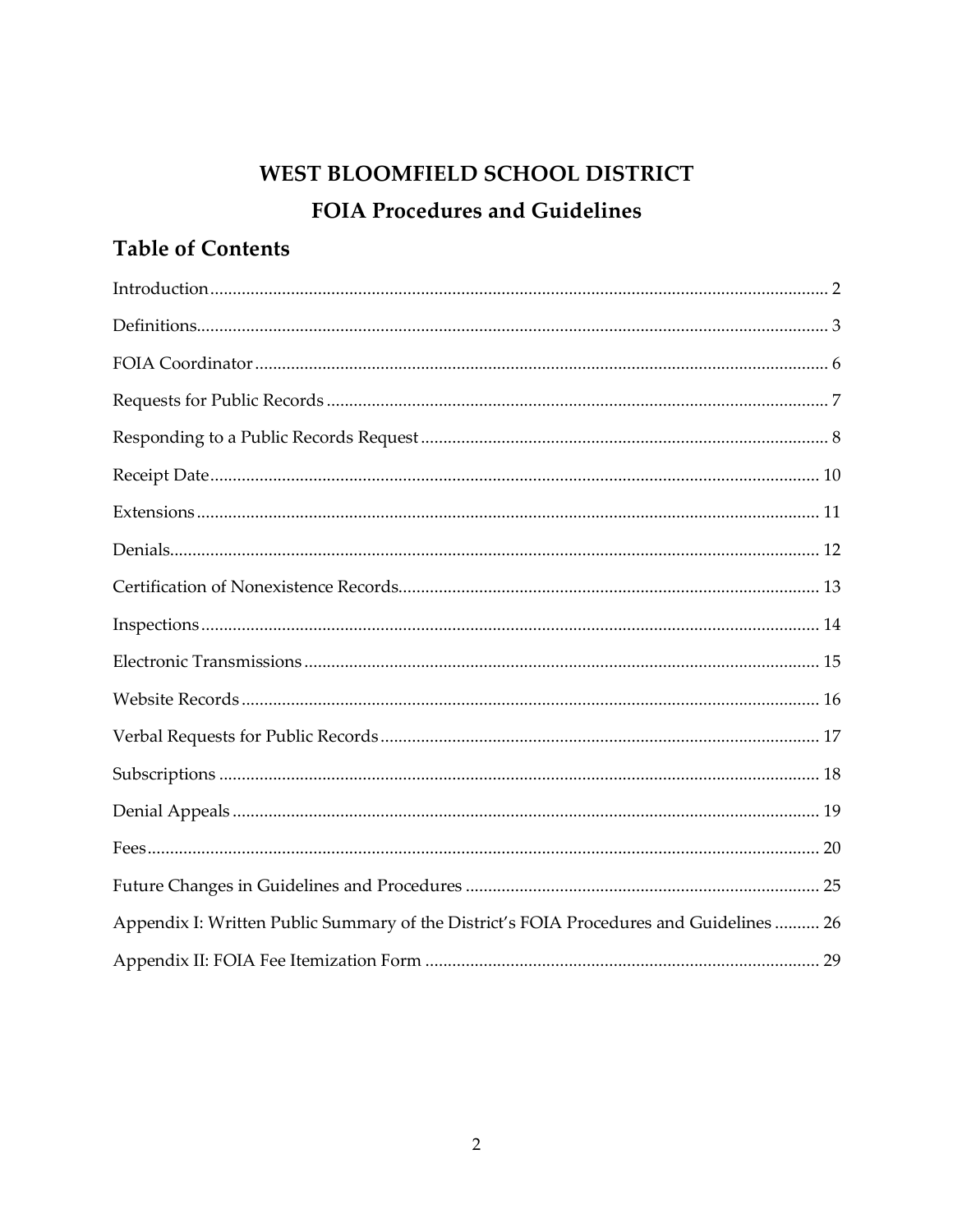#### **Introduction**

As a public body under the Freedom of Information Act, the District has developed the following procedures and guidelines to implement and assure compliance with FOIA. The District has also created a written public summary of the specific procedures and guidelines explaining how to submit written requests to the District and how to understand the District's written responses, deposit requirements, fee calculations, and avenues for challenge and appeal. The procedures, guidelines and written public summary shall be posted on the District's website.

The District shall ensure that free copies of the procedures and guidelines and public summary are readily available for public dissemination upon request at the District's central office. Both documents shall also be included with every written response to a public record request. However, this requirement may be satisfied by providing the requestor with the website link to the documents in lieu of providing paper copies in the response. The documents are available on the District's website at www.wbsd.org.

Pursuant to the procedures and guidelines, the District's nonexempt public records, as defined under FOIA, are available for public inspection and/or copying. The rights and obligations of the District and requestors under FOIA are subject to MCL 15.231, et seq.

Inspection of records by the general public shall be limited to the regular office hours of the building or office that houses the records. Copies of records that are not exempt from disclosure will be available on request.

The District receives numerous requests or inquiries that are not public record requests under FOIA. This includes information readily available on the District's website, pamphlets, looseleaf publications and other printed materials produced for public information and disclosure, such as the District's FOIA Procedures and Guidelines. These day-to-day inquiries to the District for information shall be handled appropriately by District staff under rules established by the District or building administration.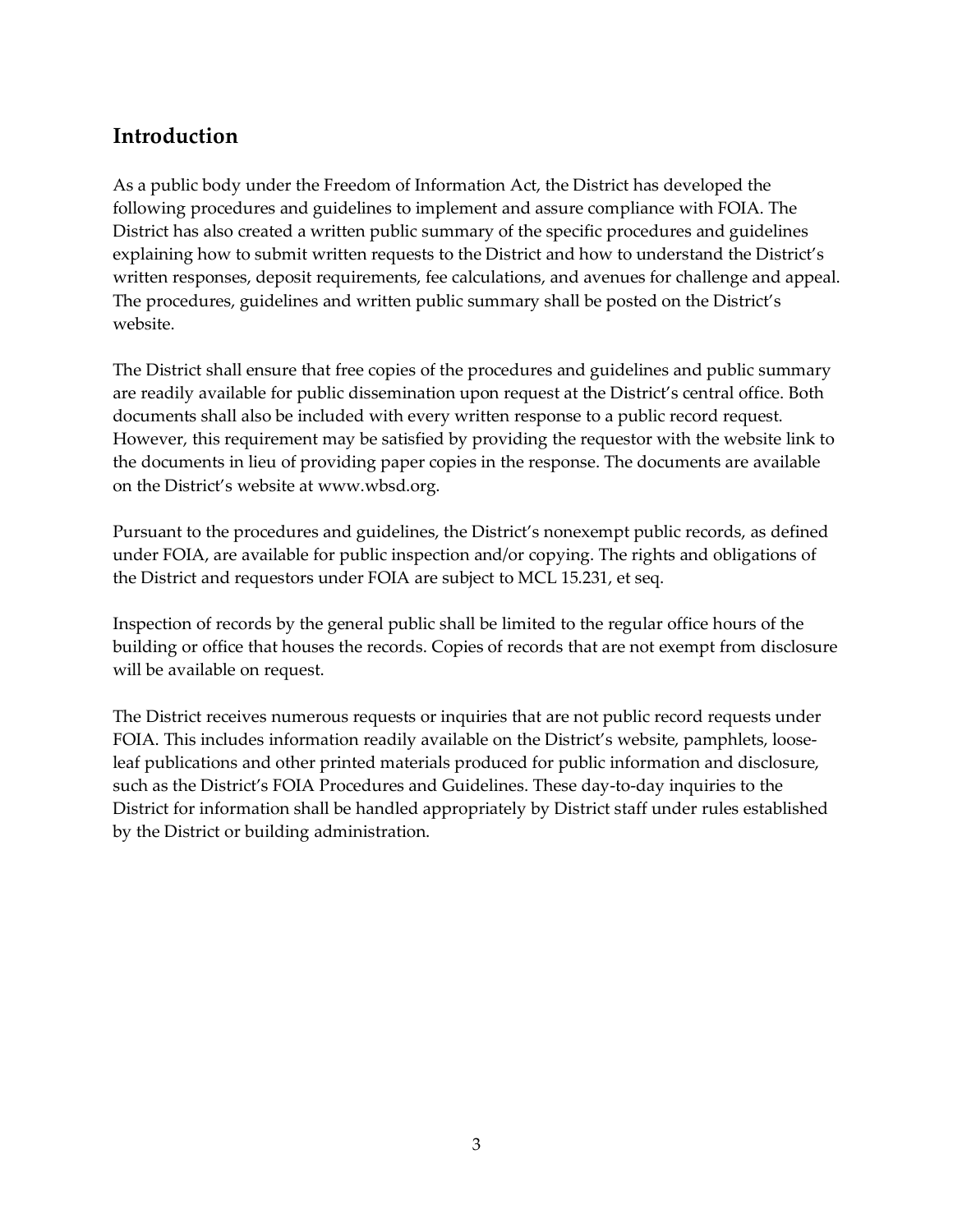#### **Definitions**

Unless indicated otherwise, the following definitions apply to the District's procedures and guidelines for receiving and processing requests for public records:

*District:* West Bloomfield School District

*FOIA:* The Michigan Freedom of Information Act.

*FOIA Coordinator:* The individual designated by the District with authorization by the Board of Education to accept and process requests for public records and to decide denials under FOIA. Whenever the term "FOIA Coordinator" appears in these procedures and guidelines, the words "or designated representative" shall be assumed to follow. The delegation of authority of administrative action does not relieve the FOIA Coordinator of the responsibility of the actions of such designated representatives.

*Person:* An individual, corporation, limited liability company, partnership, firm, organization, association, governmental entity or other legal entity. Person does **not** include an individual serving a sentence of imprisonment in a state or county correctional facility in this state or any other state, or a federal correctional facility.

*Public Record*: A writing prepared, owned, used, in the possession of or retained by the District in the performance of an official function from the time it is created.

*Redact:* To black out exempt information on an otherwise nonexempt record.

*Requestor:* An individual who has submitted a public records request under FOIA to the District.

*Unusual Circumstances:* Any one or a combination of the following, but only to the extent necessary for the proper processing of a request:

- (1) The need to search for, collect, or appropriately examine or review a voluminous amount of separate and distinct public records pursuant to a single request.
- (2) The need to collect the requested public records from numerous field offices, facilities or other establishments that are located apart from the particular office receiving or processing the request.

*Writing:* Handwriting, typewriting, printing, photostating, photographing, photocopying and every other means of recording, including letters, words, pictures, sounds or symbols, or combinations thereof, and papers, maps, magnetic or paper tapes, photographic films or prints, microfilm, microfiche, magnetic or punched cards, discs, drums, or other means of recording or retaining meaningful content.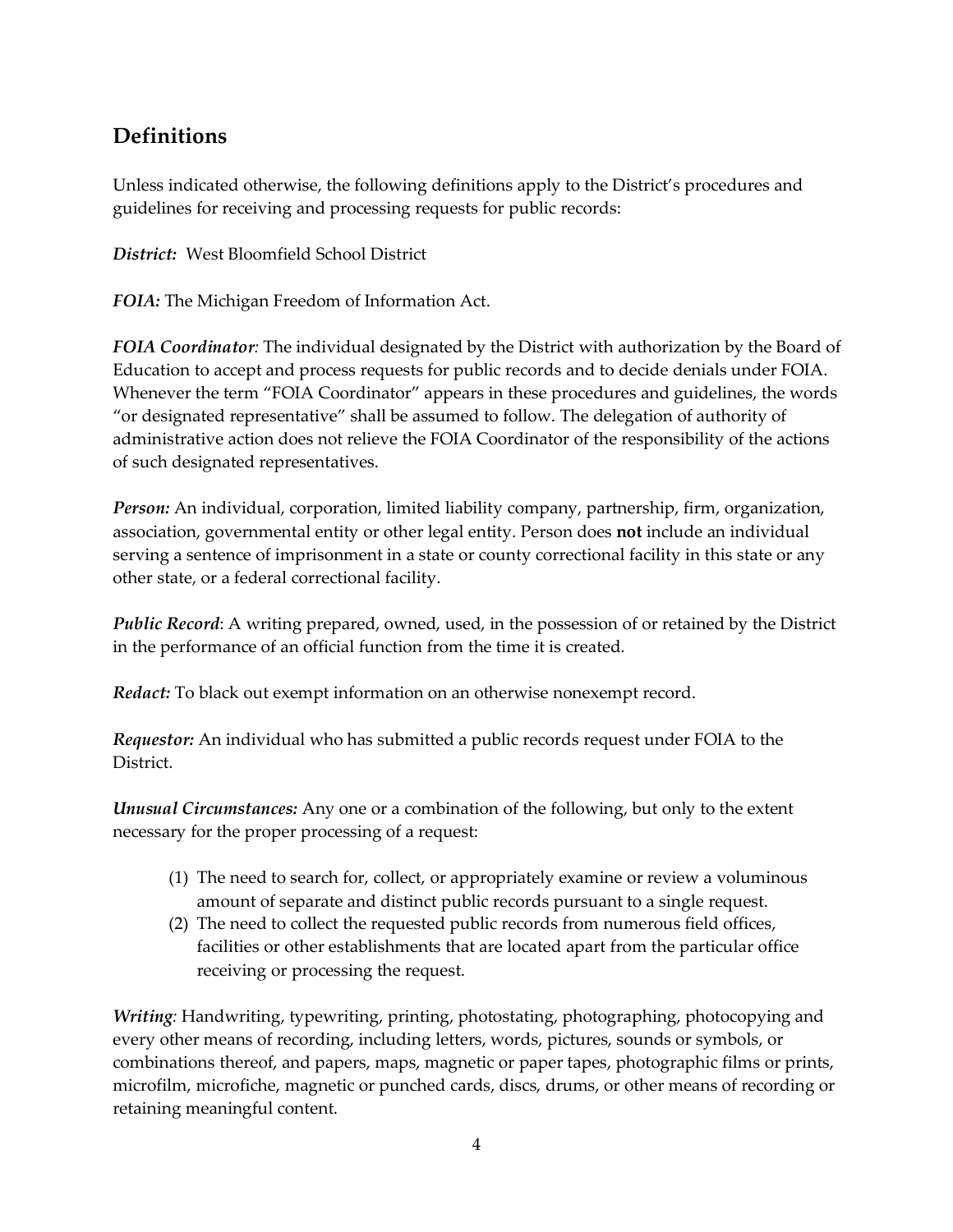*Written Request*: A writing that asks for information and includes a writing transmitted by facsimile, electronic mail or other electronic means.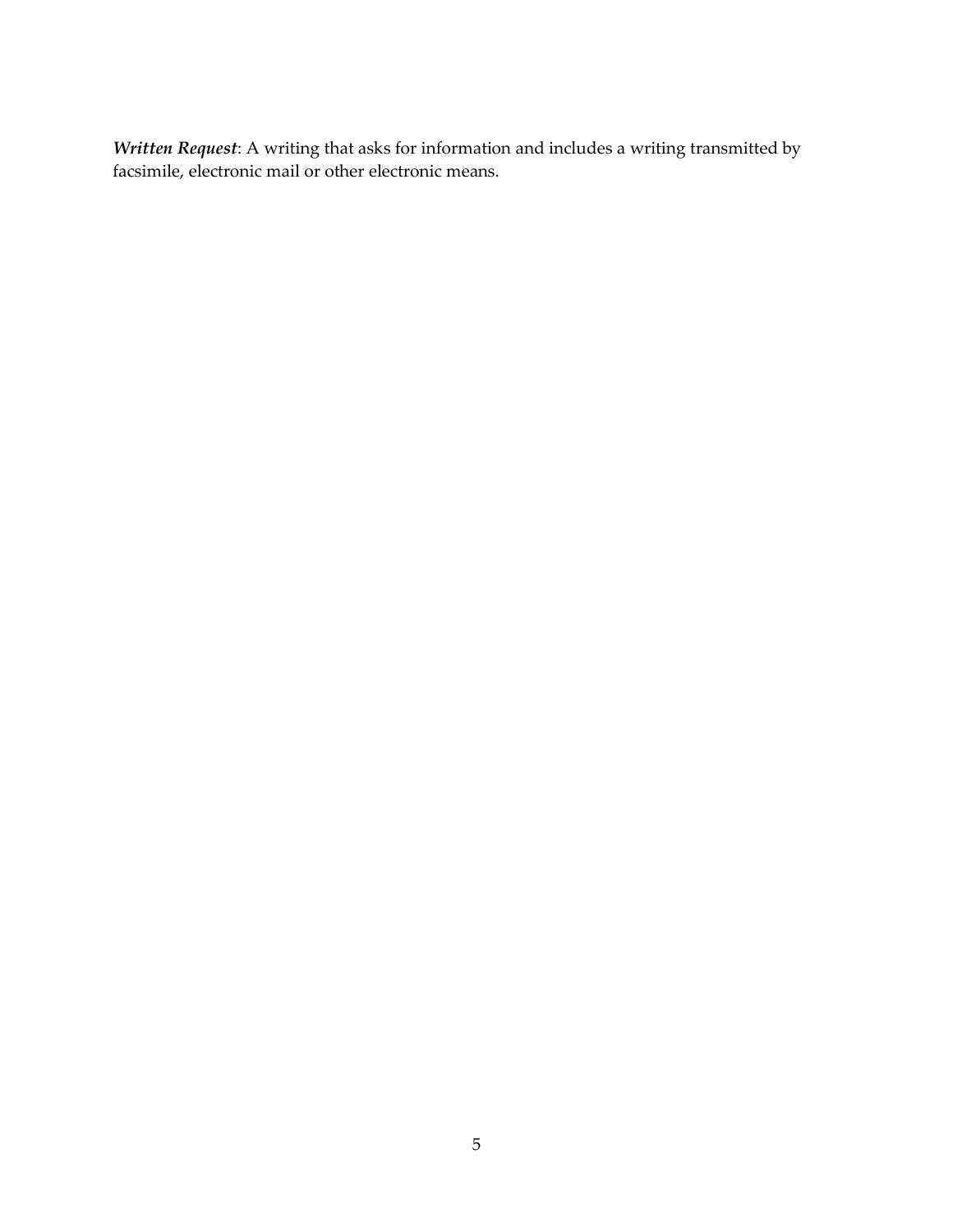#### **FOIA Coordinator**

The Superintendent shall serve as the District's FOIA Coordinator. He or she is authorized to designate other District staff to act on his or her behalf to accept and process written requests for the District's public records and approve denials.

The FOIA Coordinator shall perform the following duties:

- Logs public records request received by the District.
- Determines whether requested records/information exist under the name given by the requestor or by another name reasonably known to the District.
- Determines whether part or all of requested records is exempt and separates exempt from nonexempt records.
- Reviews records to be collected to determine estimated costs, if applicable, to be charged or waived due to indigency.
- Prepares necessary fee estimates based on the District's standard fee schedule and forwards the estimates to the requestor.
- Forwards response to the public records requestor within five business days of receipt of the request or within 15 business days, if an extension was claimed.
- Where applicable, upon receipt of required payments, mail requested records.
- Retains and maintains a copy of all written requests for public records on file for no less than one year.
- Consults with District legal counsel regarding legal issues associated with FOIA compliance.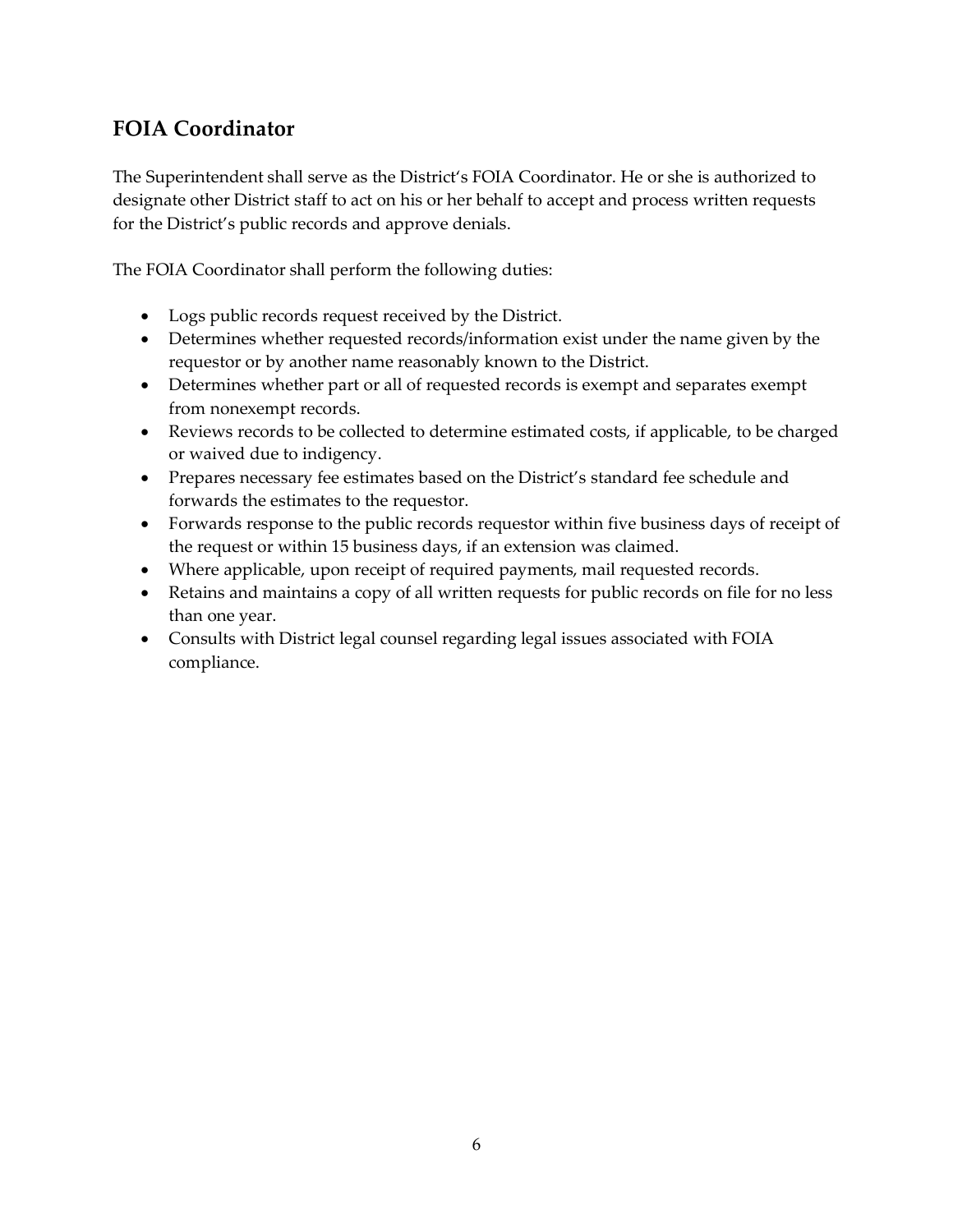#### **Requests for Public Records**

Any person (see "Definitions" above) can make a public records request under FOIA.

Requests to inspect or copy public records must be made in writing (including facsimile, email or other electronic transmission) to the FOIA Coordinator for the requested record(s) or his/her designee, and shall sufficiently describe the record to make compliance practicable by enabling the coordinator to identify and locate the record. If available, the date and title of the requested document should be included. Requests should include information broad enough to specify all desired information, but narrow enough to be practical when the date and title are unknown.

District staff shall forward written requests for public records to the FOIA Coordinator in a manner that is timely, consistent and in compliance with applicable law. All requestors will be treated equally unless a law specifically provides otherwise.

Requestors may include a contact telephone number in their request to allow a District employee to make contact to resolve issues, clarify the scope of a request or help identify a specific document containing the information sought.

FOIA only applies to existing records and does not require the District to collect information not available, or to research or answer questions. The District is only required to look for an existing record or document in response to a public records request. The District is not obligated to create a new record to comply with a request. However, when records are maintained in an electronic format, the District may be required to retrieve information in response to a public records request, which may result in the creation of a new document when the data is printed out on paper or saved in another type of electronic format.

The FOIA Coordinator shall file all requests and their dispositions in his/her office and make such reports as are requested by the Board. Filed requests shall be held for a period of at least one year.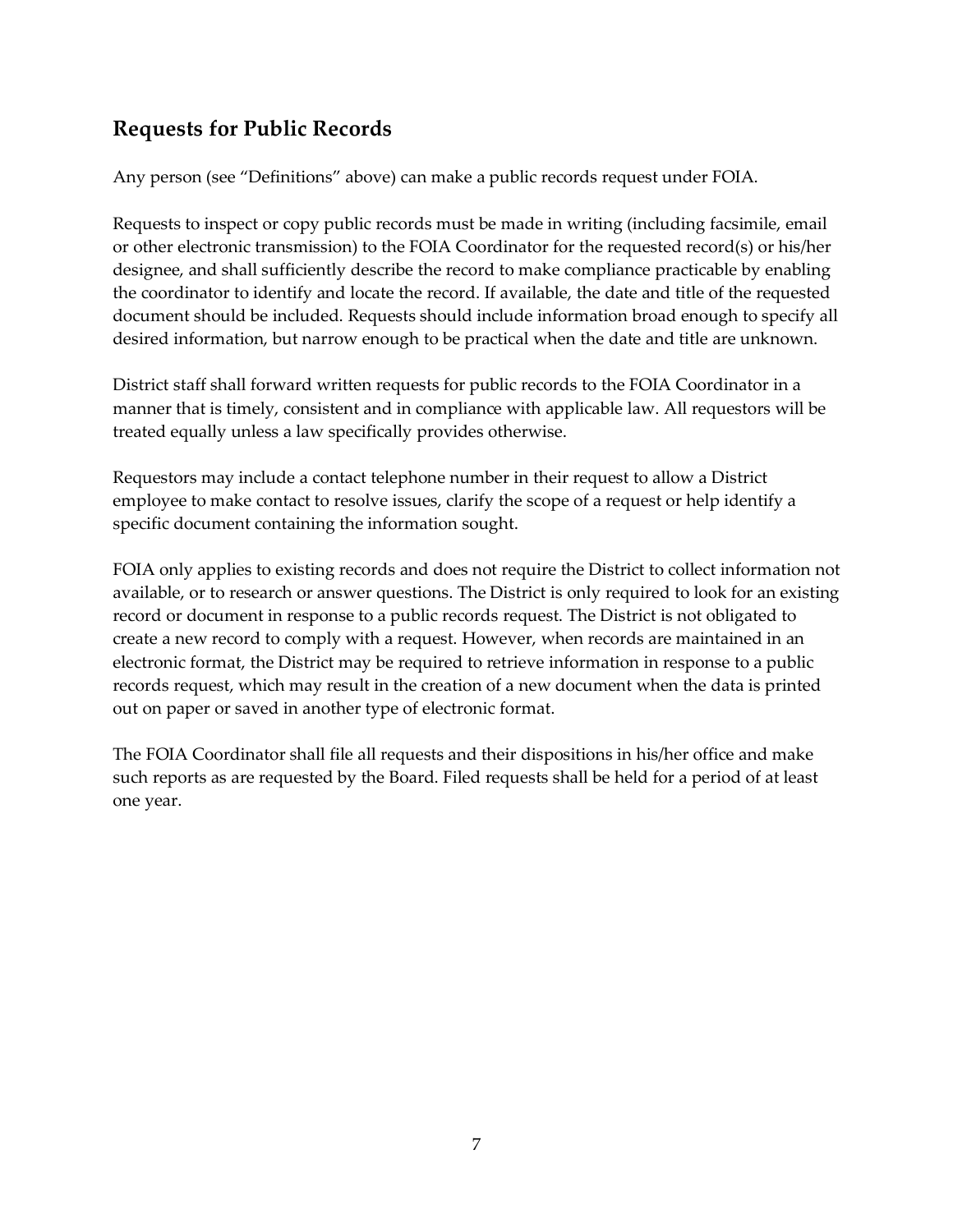#### **Responding to a Public Records Request**

The FOIA Coordinator shall first determine the scope of the public records request, which involves estimating the time required to search for, examine, separate/delete exempt information and/or copy the requested records.

The FOIA Coordinator shall then respond to a public records request within five business days unless otherwise agreed to by the requestor in writing. The receipt day shall be counted as day zero.

The FOIA Coordinator's response shall do one of the following:

- Grant the request.
- Issue a written notice denying the request.
- Grant the request in part and issue a written notice denying the request in part.
- Issue a notice extending for not more than 10 business days the period in which the District shall respond to the request.
- Issue a written notice indicating that all or a portion of the requested information is available on the District's website.

If applicable, the FOIA Coordinator shall inform the person making the request of the estimated cost for processing the request. If the estimated cost exceeds \$50, the Coordinator shall require a good faith deposit of one-half of the estimated fee before processing the request. (See Fee Deposits on page 22.)

If the District plans to charge a fee in response to a public records request, the FOIA Coordinator shall issue a detailed fee itemization to the requestor and require that payment be made in full for the allowable fees associated with granting the request before the requested information is delivered.

Copies of the procedures, guidelines and public summary shall be included with every written response to a public records request. This requirement may be satisfied by providing the requestor with the website link to the documents in lieu of providing paper copies in the response. The documents are available on the District's website at www.wbsd.org.

**Late Responses.** If the District does not respond to a written request in a timely manner as required by FOIA, the fees for labor costs may be reduced by five percent for each day the District exceeds the time permitted under FOIA for a response to a public records request, with a maximum 50 percent reduction. The reduction shall apply if the late response was willful and intentional and the written request included language that conveyed a response for information within the first 250 words of the body of a letter, facsimile or electronic mail attachment, or specifically included the words, characters or abbreviations for "freedom of information," "information," "FOIA," "copy" or a recognizable misspelling of such, or appropriate legal code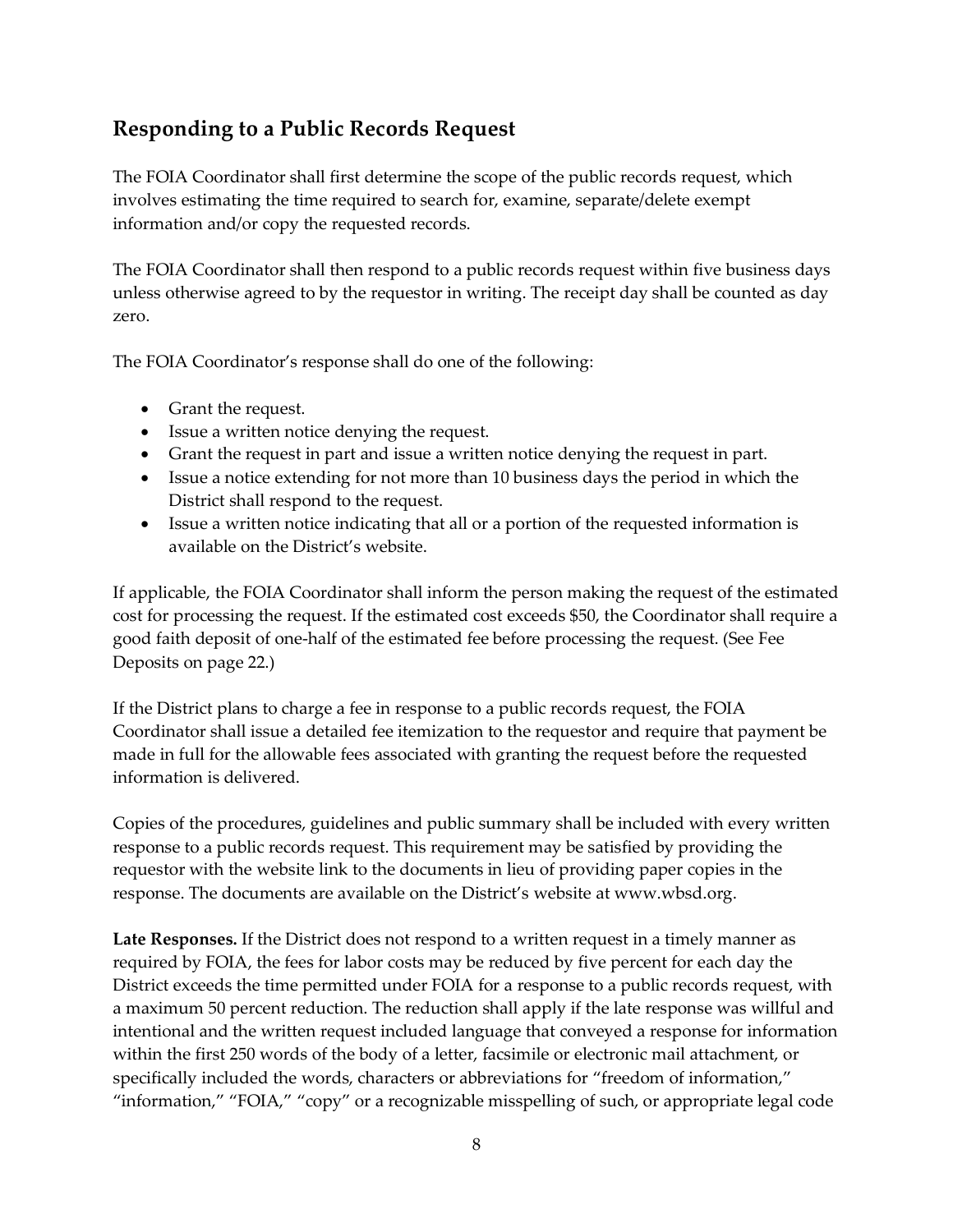reference for this act, on the front of an envelope , or in the subject line of an electronic mail, letter or facsimile cover page.

The reduction shall be noted on the detailed fee itemization.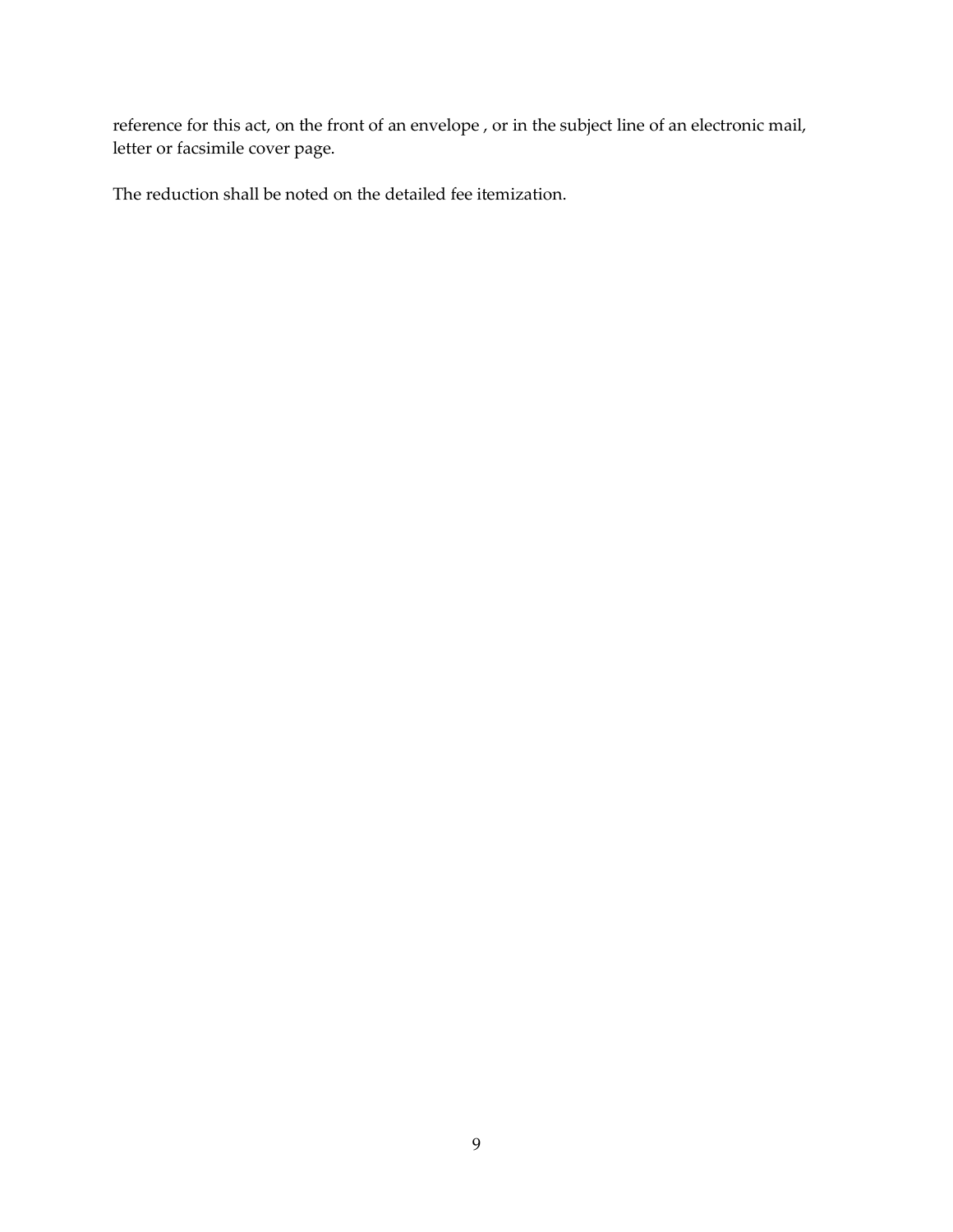#### **Receipt Date**

Receipt date for electronically transmitted requests is the business day after the electronic transmission is made. If a written request is sent by electronic mail and delivered to the District's spam or junk mail folder, the request is not received until one day after the District first becomes aware of the written request. The District shall note in its records both the time a written request is delivered to its spam or junk mail folder and the time the District first becomes aware of that request. The FOIA Coordinator shall review District spam and junk mail folders on a monthly basis.

For all other requests, receipt date is the day the request is received anywhere within the District.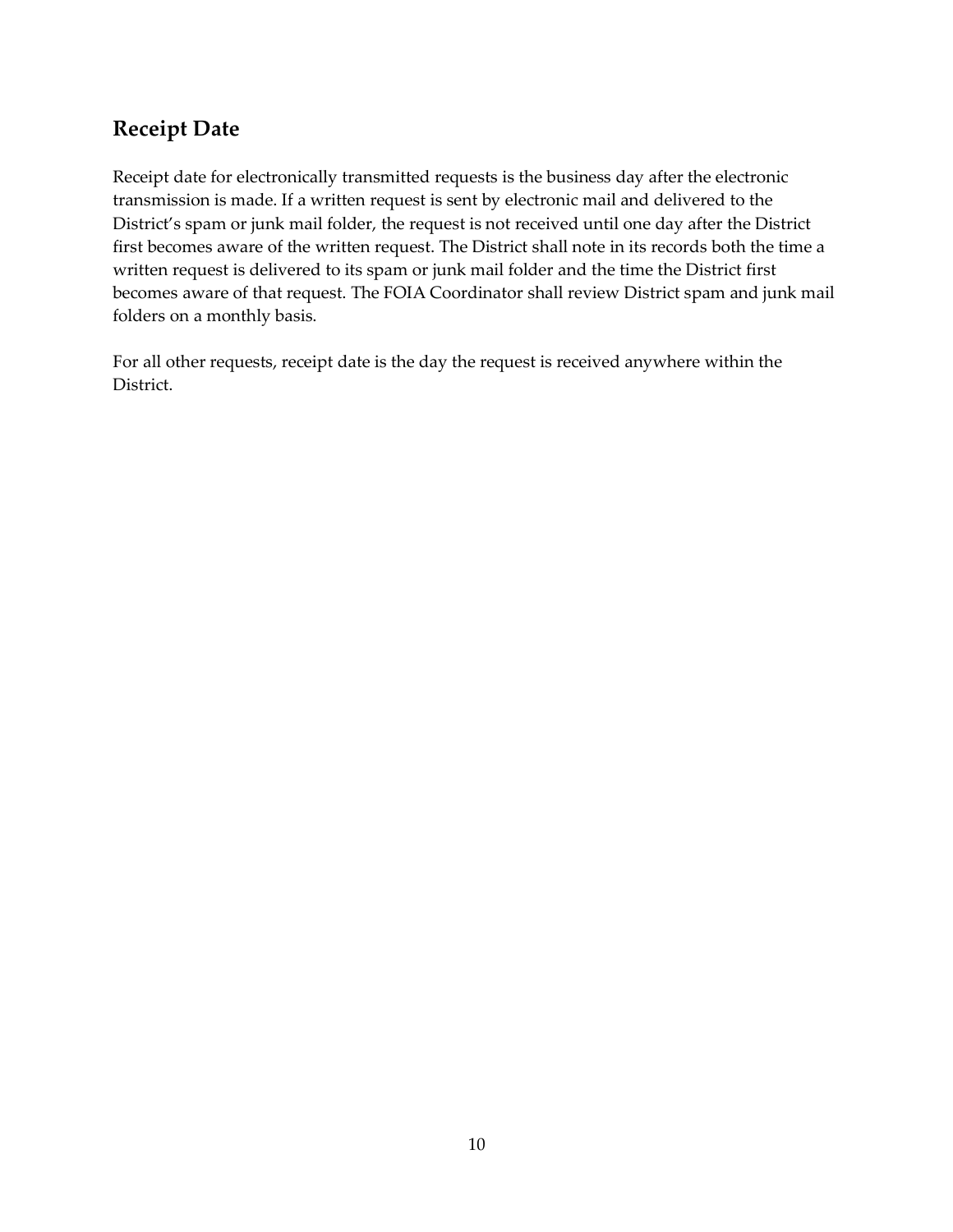#### **Extensions**

With respect to records that are determined not to be available or when there needs to be a delay in responding to the request because of unusual circumstances, the FOIA Coordinator will document the reason in a response that will be sent to the requestor as soon as possible. The District may extend the time responding to a FOIA request by no more than 10 business days. The response period, including the extension, must total no more than 15 business days from the receipt date.

Reasons for the extension may include, but are not limited to:

- Records are at another location.
- Need to locate and review a large number of records.
- Complexity of the request requires additional time for an adequate response.

An extension response will be issued by the FOIA Coordinator within the original five-day response period and will include the following information:

- Date the request was received by the District.
- Notification of the extension and the reason for it.
- Date by which a response will be issued.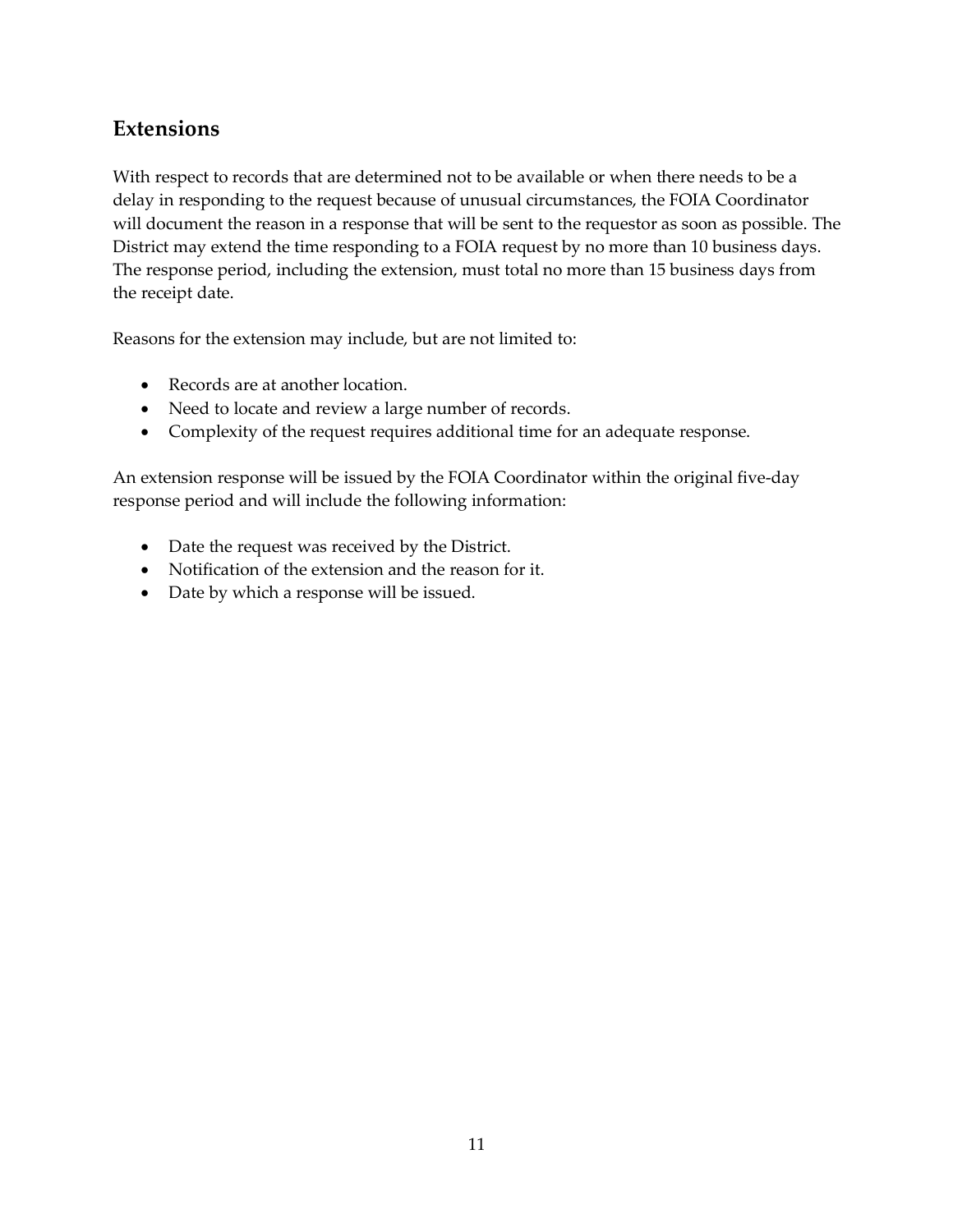#### **Denials**

The FOIA Coordinator shall examine each request to determine whether the record requested is exempt from disclosure under FOIA. If the FOIA Coordinator determines that the record is exempt or partially exempt from disclosure, he or she shall issue a signed written notice denying the request in full or in part. Such a denial shall be made within five days of receipt of the request unless otherwise agreed to by the requestor in writing, and shall include an explanation for the full or partial denial.

If the separation of exempt and nonexempt material is readily apparent to a requestor, the District shall generally describe the material exempted unless that description would reveal the contents of the exempt information and defeat the purpose of the exemption. A denial notice shall include this description if applicable.

The notice shall also include a full explanation of the requestor's right to seek an appeal of the denial to the District's Board of Education (see Fee Appeals on page 23) or to seek judicial review of the denial in circuit court and receive attorneys' fees and damages if the court determines the District violated FOIA and orders disclosure of all or a portion of a public record.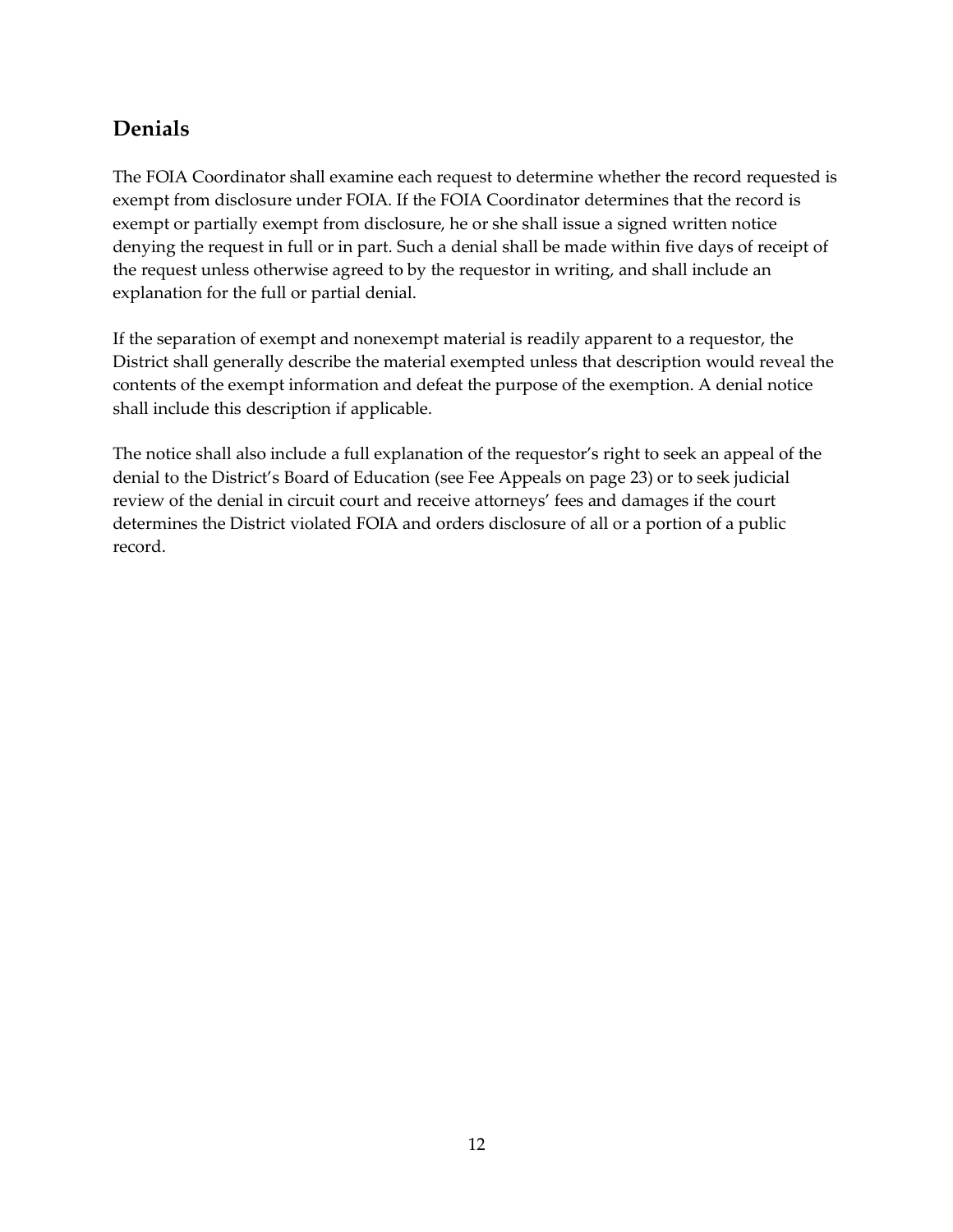#### **Certification of Nonexistence Records**

If the District denies a public records request because the record as identified by the requestor does not exist, the District shall certify the nonexistence of the record. The FOIA Coordinator shall respond to the request by issuing a certificate that attests the public record does not exist under the name given by the requestor or by another name reasonably known to the District.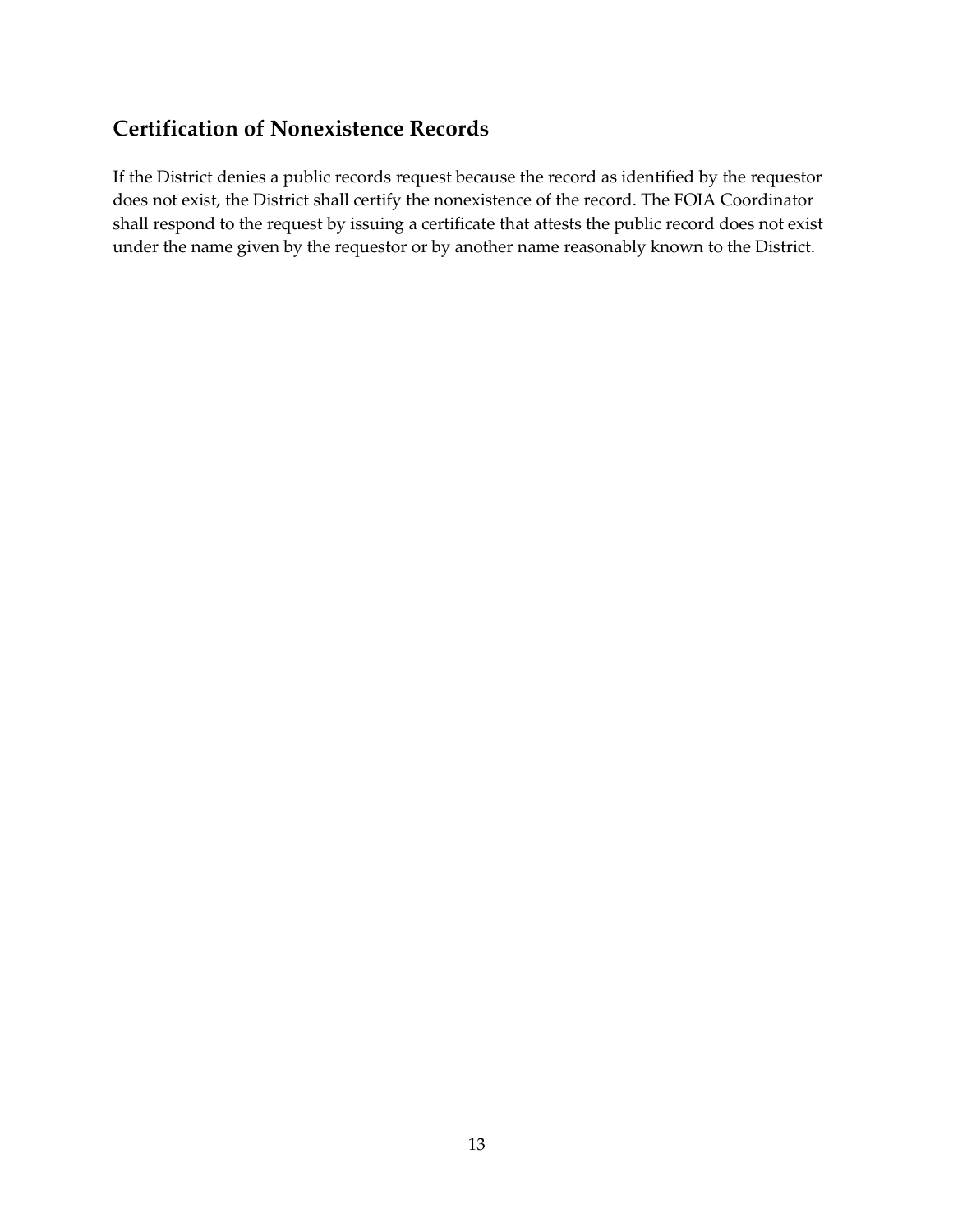#### **Inspections**

The District will provide access to facilities during normal business hours for requestors wishing to examine and take notes from public records. If the records are available on the District's website, the District may refer the requestor to the website location in its response to the request.

Records may be inspected only at the Office of the FOIA Coordinator or at such other location as determined by the FOIA Coordinator, and may not be removed by the requestor during the inspection. To ensure the integrity of District files, a member of the District staff must be present throughout the inspection.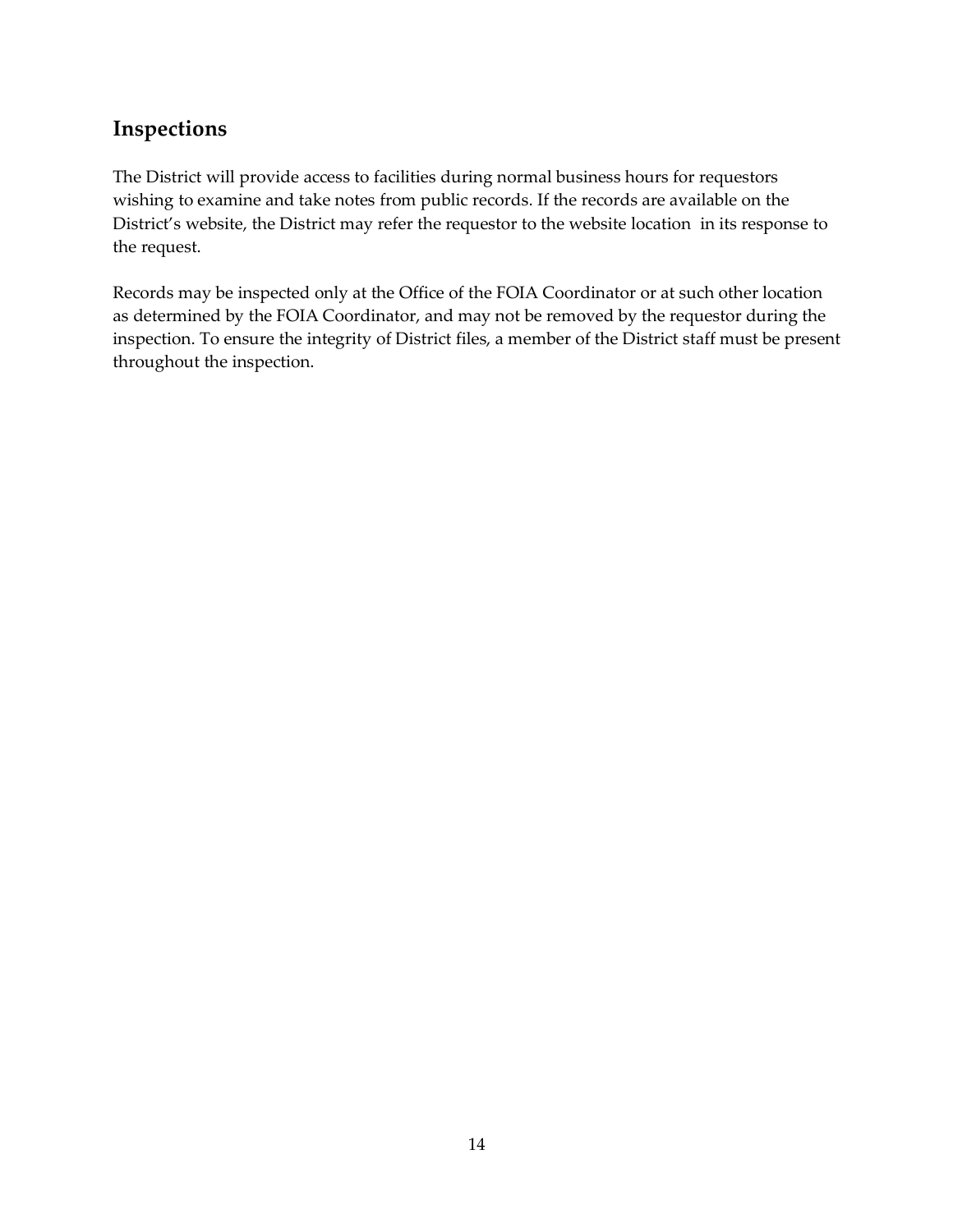#### **Electronic Transmissions**

At the request of the requestor, the FOIA Coordinator shall make the arrangements for the record to be transmitted electronically via the medium selected by the requestor if the District has the technological capability to comply with the request.

If the transmission is by USB flash drive, the requestor is to provide the device at least 48 hours in advance. If the transmission is by email, the requestor must provide the proper address.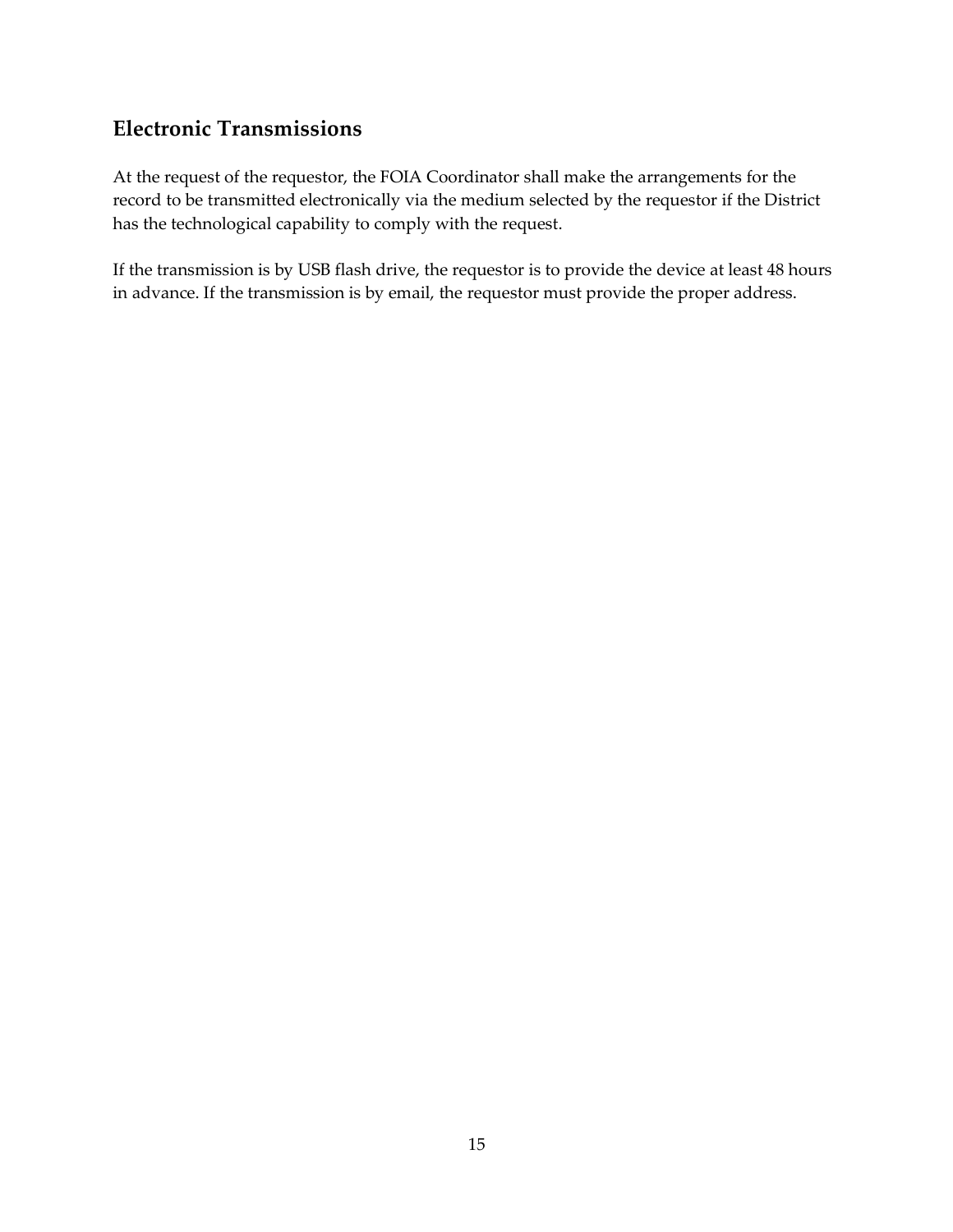#### **Website Records**

If the FOIA Coordinator knows or has reason to know that all or a portion of requested information is available on the District's website, the District shall notify the requestor in its written response that all or a portion of the requested information is available on its website. The response, to the degree practicable in the specific instance, shall include a specific webpage address where the requested information is available.

If the requestor stipulates that the public records must be provided in a paper format or in a specific form of electronic media, the District shall provide the records in the requested format and charge the appropriate fee, which shall include a 100 percent fringe benefit multiplier that shall not exceed the actual costs of providing the information in the specified format.

Any public records available on the District's website are exempt from any fees associated with separating and deleting of exempt information from nonexempt information.

On the detailed fee itemization, the District shall separate the requested public records that are available on its website from those that are not available on the website and shall inform the requestor of the additional charge to receive copies of what is available on the District's website.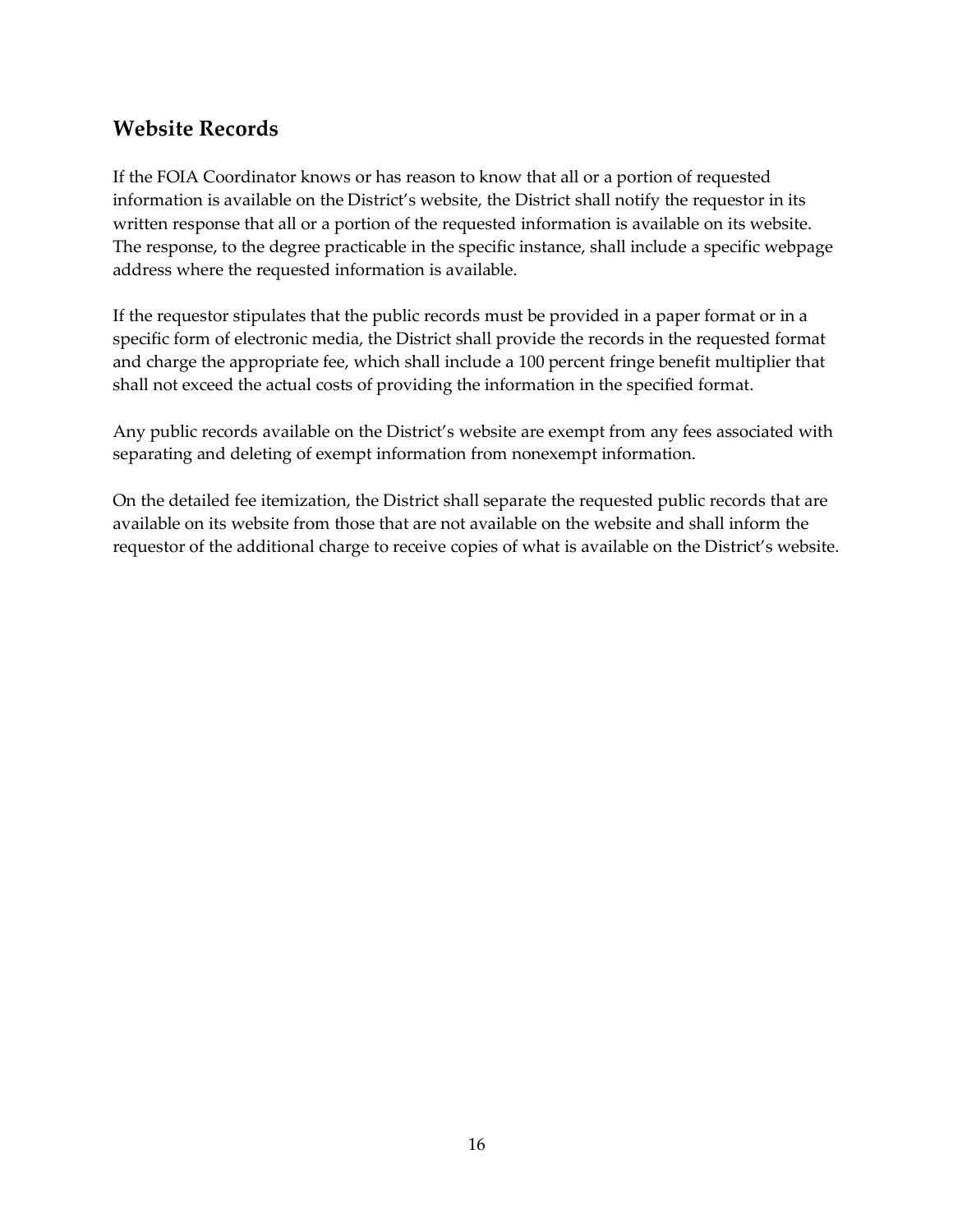#### **Verbal Requests for Public Records**

The District may provide requested information available in public records without receipt of a written request. If a verbal request is received for information available on the District's website, District employees shall, where practicable and to the best of their knowledge, inform the requestor about the District's pertinent website address.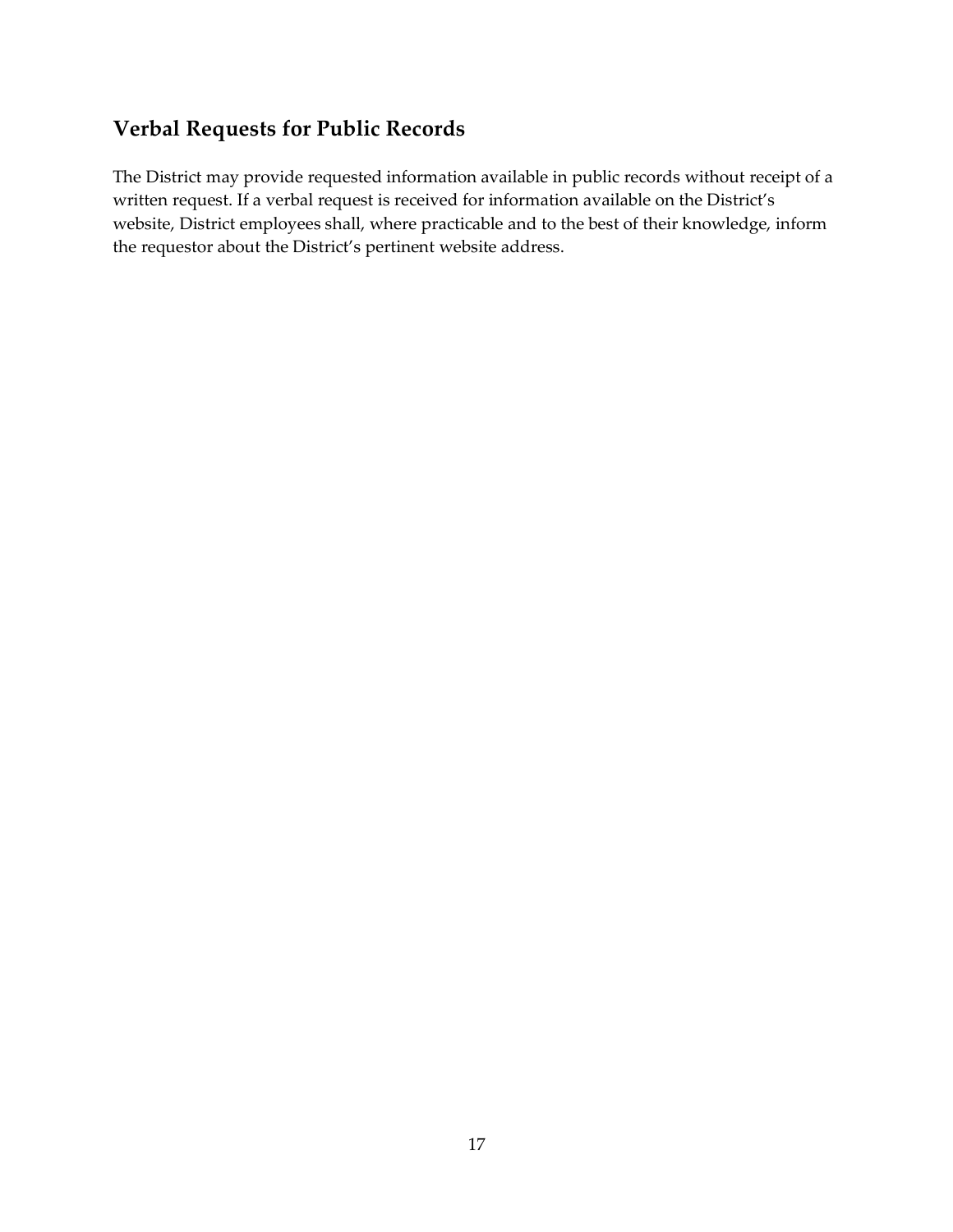#### **Subscriptions**

A person has a right to subscribe to future issuances of public records that are created, issued or disseminated on a regular basis. Requests for a subscription to documents or records regularly produced by the District must be accompanied by appropriate payment of estimated fees for the period of the subscription or by a credit card record to be used to charge fees on an ongoing basis. Subscriptions may run for up to six months and are renewable.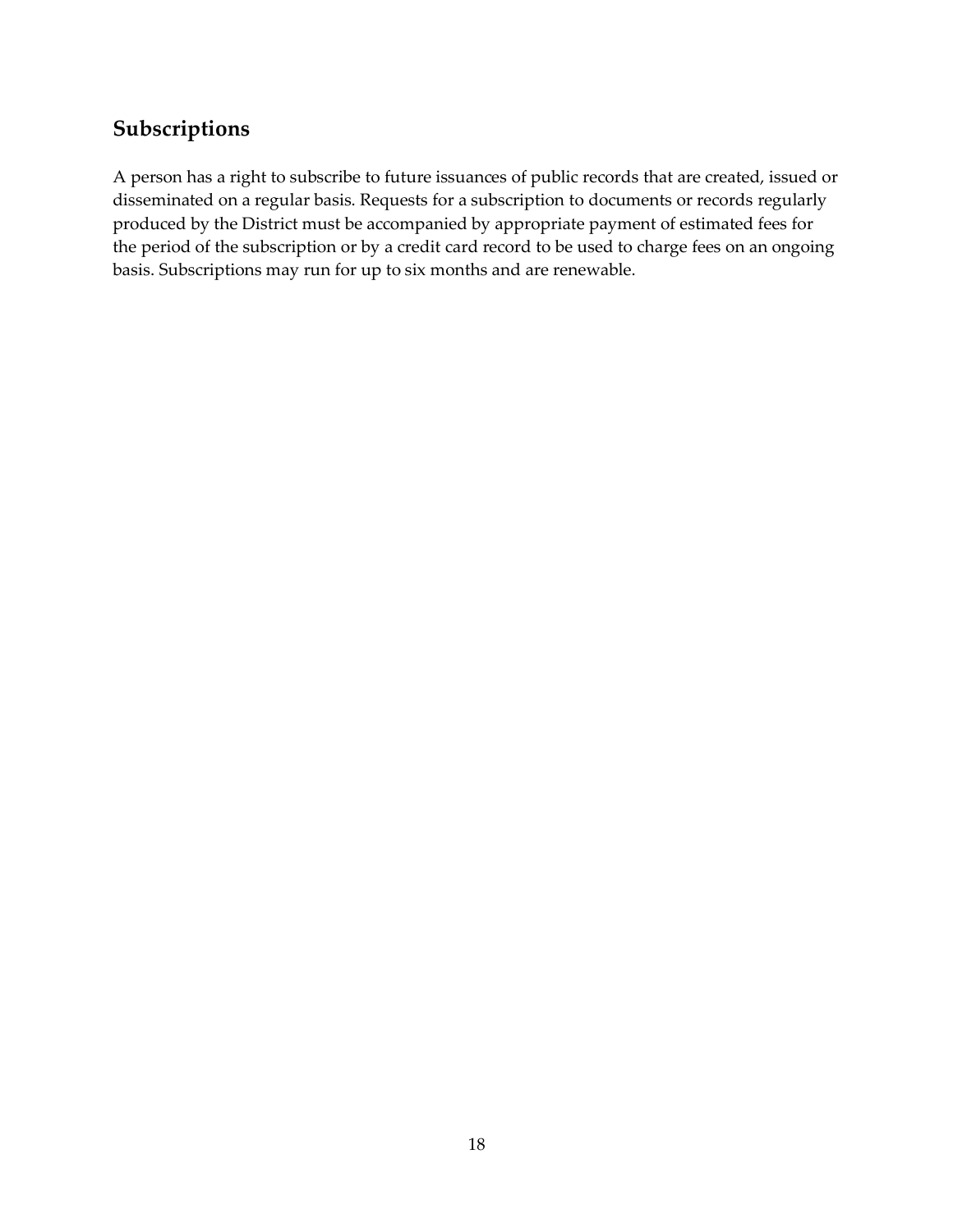## **Denial Appeals**

If a request to inspect or copy a record is denied, the person making the request may commence a civil action in circuit court to compel the District's disclosure of the public records.

Or, the requestor may appeal the decision by submitting the appeal to the President of the District's Board of Education for scheduling on the agenda of the next Board meeting. The written appeal shall state the word "appeal" and detail the reason(s) for requesting reversal of the denial.

The Board is not considered to have received the written appeal until the first regularly scheduled Board meeting following the submission of the written appeal.

The Board shall, within 10 business days after receiving the written appeal, do one of the following:

- Reverse the disclosure denial.
- Issue a written notice to the requestor upholding the disclosure denial.
- Reverse the disclosure denial in part and issue a written notice to the requestor.
- Under unusual circumstances, issue a notice extending for not more than 10 business days the period during which the Board shall respond to the appeal.

If the Board of Education fails to respond to the appeal, or if the Board upholds all or a portion of the disclosure denial that is the subject of the written appeal, the requestor may seek judicial review of the nondisclosure by a commencing a civil action in circuit court.

The requesting partying also has the right to receive attorneys' fees and damages as provided in Section 10 of FOIA if, after judicial review, the circuit court determines the District has not complied with FOIA and orders disclosure of all or portions of the public record.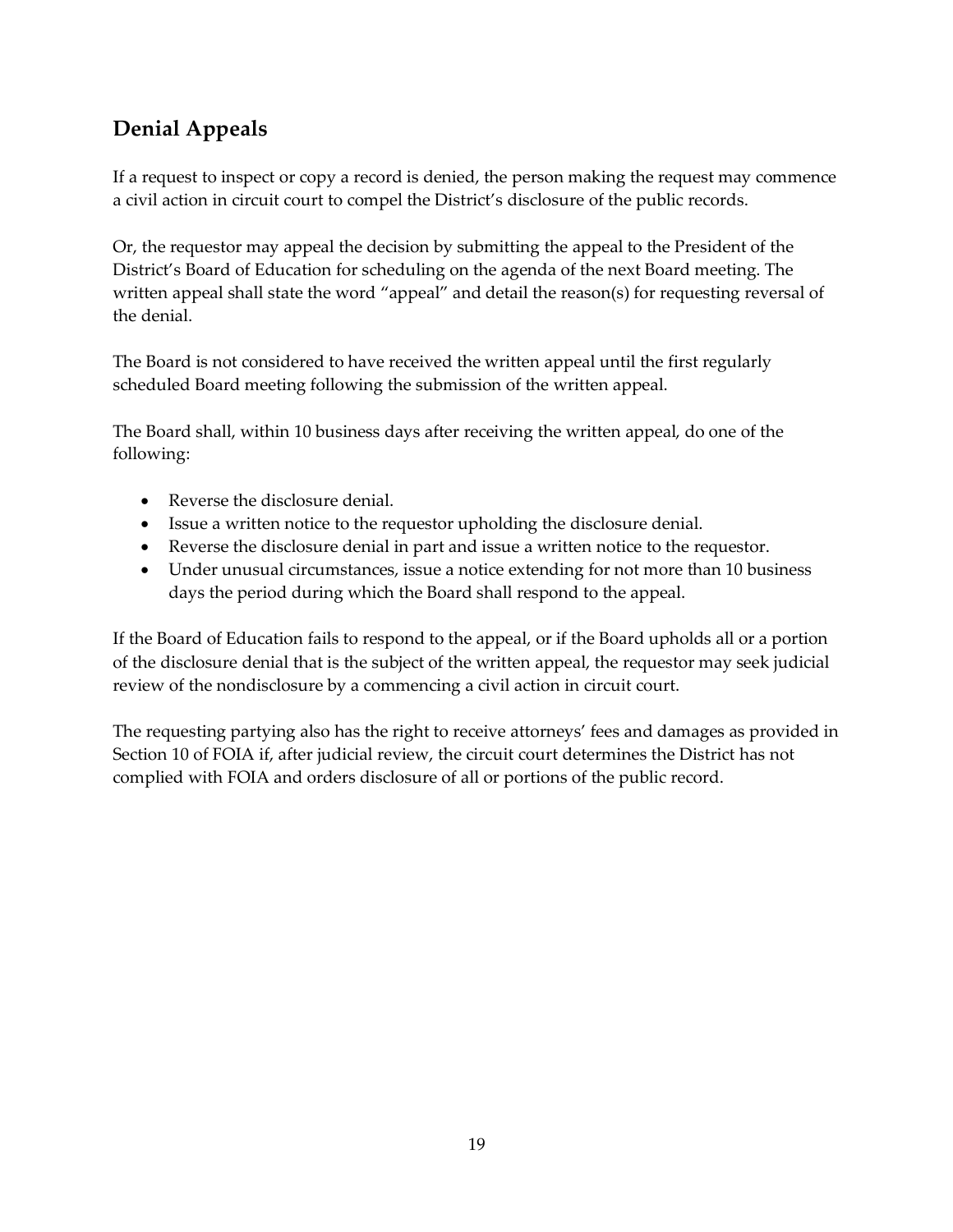#### **Fees**

"Fee" means the total fee or any component of the total fee calculated under Section 4 of FOIA, including any deposit.

The District may charge a fee for a public records search, for the necessary copying of a public record for inspection or for providing a copy of a public record under the District's procedures and guidelines. The fee shall be limited to actual mailing costs and to the actual incremental cost of duplication or publication including labor, the cost of search, examination, review, and the deletion and separation of exempt from nonexempt information. Labor costs shall be estimated and charged in increments of 15 minutes except as indicated below, with all partial time increments rounded down. If the time involved is less than 15 minutes, there will be no charge.

**Labor Costs.** Labor costs associated with the necessary searching for, locating and examining of public records will be charged at an hourly rate equal to the lowest-paid staff member capable of searching, retrieving and examining the information being sought by the requestor. This hourly rate shall be charged regardless of whether the staff member is available to perform the labor.

Labor costs directly associated with duplication or publication, including making paper or digital copies, or transferring digital public records to the requestor through electronic means, will be charged at an hourly rate equal to the lowest-paid staff member capable of necessary duplication or publication in the particular instance. This hourly rate shall be charged regardless of whether the staff member is available to perform the labor. Labor costs for this task shall be estimated and charged in increments of 15 minutes, with all partial time increments rounded down.

The portion of the labor costs associated with separating and deleting of exempt information from nonexempt information will be charged at an hourly rate equal to the lowest-paid staff member capable of separating and deleting exempt from nonexempt information. This hourly rate shall be charged regardless of whether the staff member is available to perform the labor. However, if the District does not employ a person capable of separating and deleting exempt from nonexempt information in a particular instance as determined by the FOIA Coordinator, it may treat necessary contracted labor costs used to perform the task in the same manner as employee labor costs when calculating the charges. The name of the contracted person or firm must be clearly noted in the fee itemization, and the total contracted labor costs shall not exceed an amount equal to six times the state minimum hourly wage rate, which is currently \$8.15.

The District shall not charge for labor directly associated with redaction if it knows or reasons to know that it previously redacted the public record in question and the redacted version is still in the District's possession.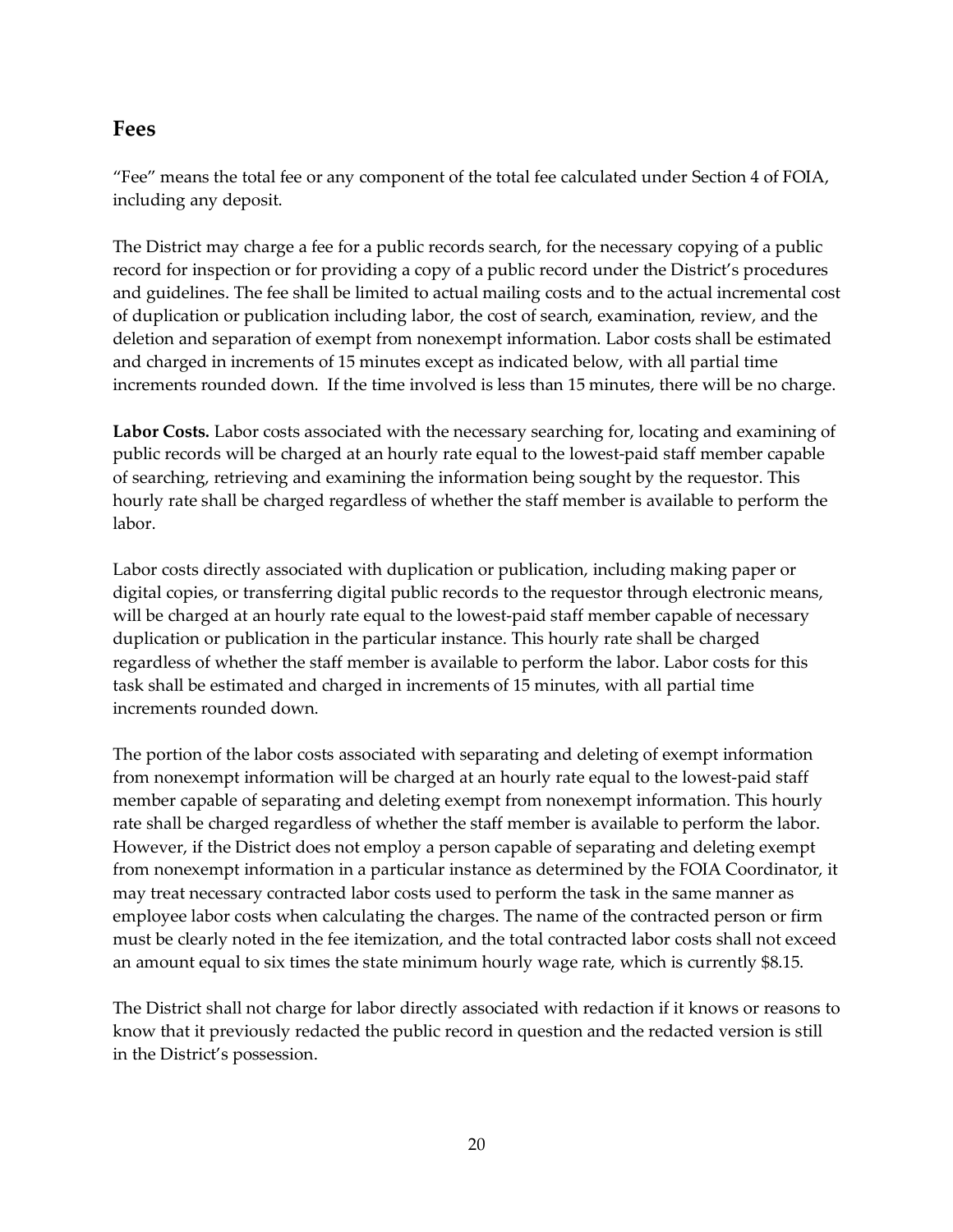**Unreasonably High Costs.** The District shall not charge for the cost of search, examination, review, and the deletion and separation of exempt from nonexempt information unless the failure to charge a fee would result in unreasonably high cost to the District because of the nature of the request in the particular instance. Under such circumstances, the District shall specifically identify the nature of the unreasonably high costs.

Costs for the search, examination review, and the deletion and separation of exempt from nonexempt information are "unreasonably high" when they are excessive and beyond the normal or usual amount for those services compared to the costs of the District's traditional FOIA requests. Some factors related to unreasonably high costs, but not limited to, include:

- Amount of labor/time needed to locate and search for requested records.
- The volume of files that have to be reviewed in order to locate the requested records.
- Amount of labor time needed to examine records to separate/redact exempt from nonexempt material.
- The available staffing to respond to the request.
- Amount of paper records that need to be copied.
- Amount of internal costs not budgeted for FOIA-related issues.

**Nonpaper Physical Media Costs.** For public records provided to a requestor on nonpaper physical media, the District may charge the actual and most reasonably economical cost of the computer discs, USB flash drives, or other digital or similar media.

**Cost of Paper Copies.** For paper copies of public records provided to a requestor, the District may charge the actual total incremental cost of necessary duplication or publication, not including labor. The cost of paper copies shall be calculated as a total cost per sheet of paper and shall be itemized and noted in a manner that expresses both the cost per sheet and the number of sheets provided. The fee shall not exceed 10 cents per sheet of paper for copies of public records made on  $8\frac{1}{2}$ " x 14" paper. The District shall utilize the most economical means available for making copies of public records, including using double-sided printing, if cost savings are applicable.

Copies for nonstandard sized sheets of paper will reflect the actual cost of the reproduction.

**Mailing Costs.** The District will charge the actual cost of mailing and postal delivery confirmation for sending the public records in a reasonably economical and justifiable manner. The District shall not charge more for expedited shipping or insurance unless specifically stipulated by the requestor.

**Fringe Benefits Costs.** The District will add up to 50 percent to the applicable labor charge amount to cover or partially cover the cost of fringe benefits. The District will note the percentage multiplier used to account for benefits in the detailed fee itemization.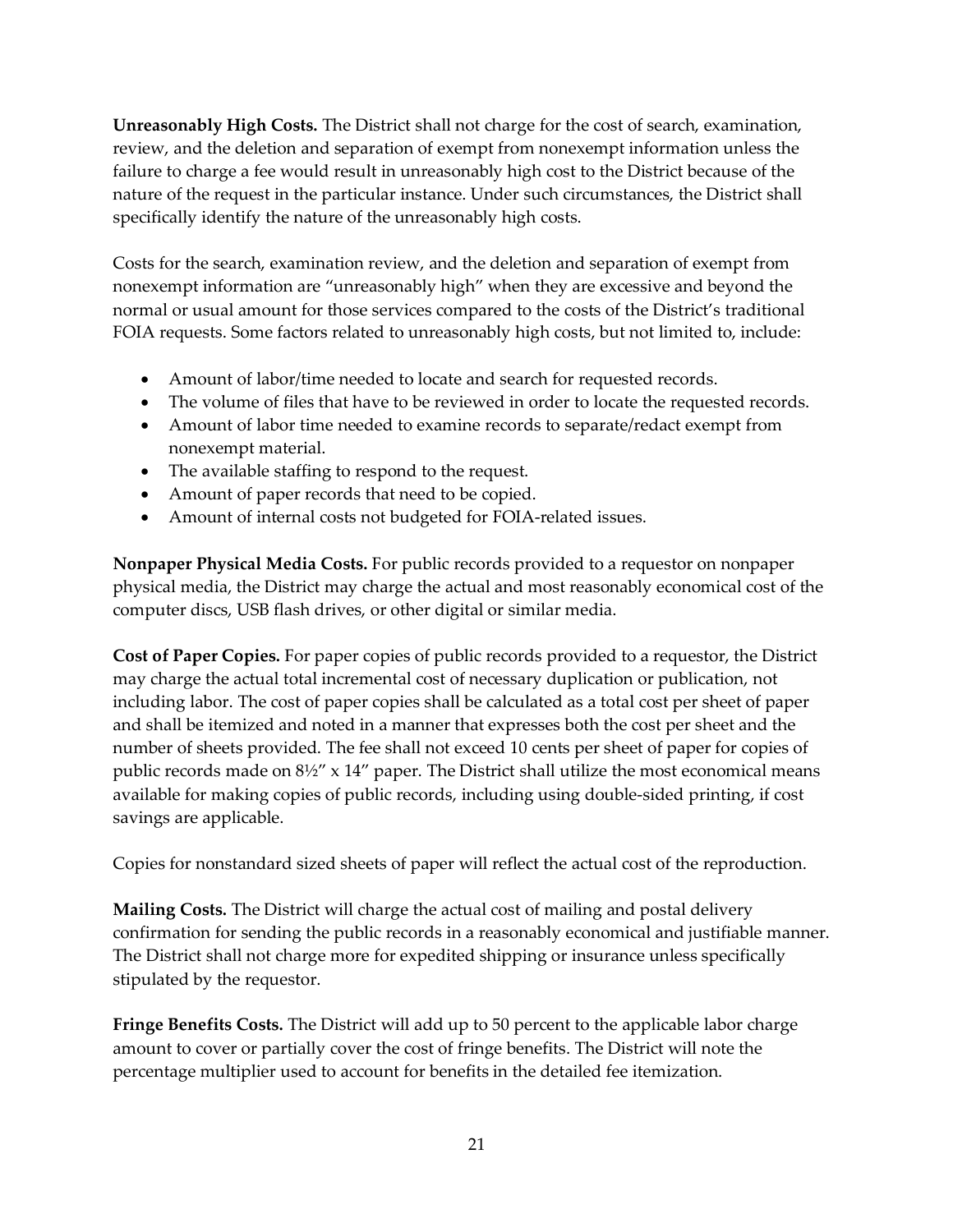If a requestor stipulates that public records located on the District's website must be provided in a paper format or in a specific form of electronic media, the District shall provide the records in the requested format and charge the appropriate fee, which shall include a 100 percent fringe benefit multiplier that shall not exceed the actual costs of providing the information in the specified format.

**Overtime Costs.** Overtime wages will not be included in the calculation of labor costs unless overtime is specifically stipulated by the requestor and clearly noted in the detailed fee itemization.

**Itemization.** When calculating the labor costs, the District shall itemize fee components in a manner that expresses both the hourly wage and the number of hours charged.

**Fee Discounts and Waivers.** The District has determined that furnishing public records to any of the following persons or organizations is in the public interest and they shall be exempt from the first \$20 of fees incurred in a school fiscal year:

- a news media organization for dissemination to the general public
- a member of the Board
- a minor for use in a school or community organization civics project (ex. Boy Scout Citizenship merit badge)
- any nonprofit organization

The FOIA Coordinator may waive or reduce the labor and duplication costs associated with other public records requests if he or she determines that the request is in the public interest.

No charge for the first \$20 of a fee shall be made to an individual who submits an affidavit proving indigency or receipt of public assistance or, if not receiving public assistance, states facts showing inability to pay the cost because of indigency. If the requestor is eligible for the waiver, the District shall note the discount on the detailed fee itemization. If the requestor is ineligible for the waiver, the District shall inform him or her specifically of the reason for the ineligibility in the District's response to the public records request. A requestor shall be declared ineligible for the \$20 waiver if any of the following apply:

- The individual has previously received discounted copies of public records from the District twice during the current calendar year.
- The individual requests information in conjunction with outside parties who are offering or providing other remuneration to the individual to make the request. The District may require a statement from the requestor in the indigency affidavit that the request is not being made in conjunction with outside parties for payment or other remuneration.

A nonprofit organization formally designated by the state to carry out activities under subtitle C of the Developmental Disabilities Assistance and Bill of Rights Act of 2000, Public Law 106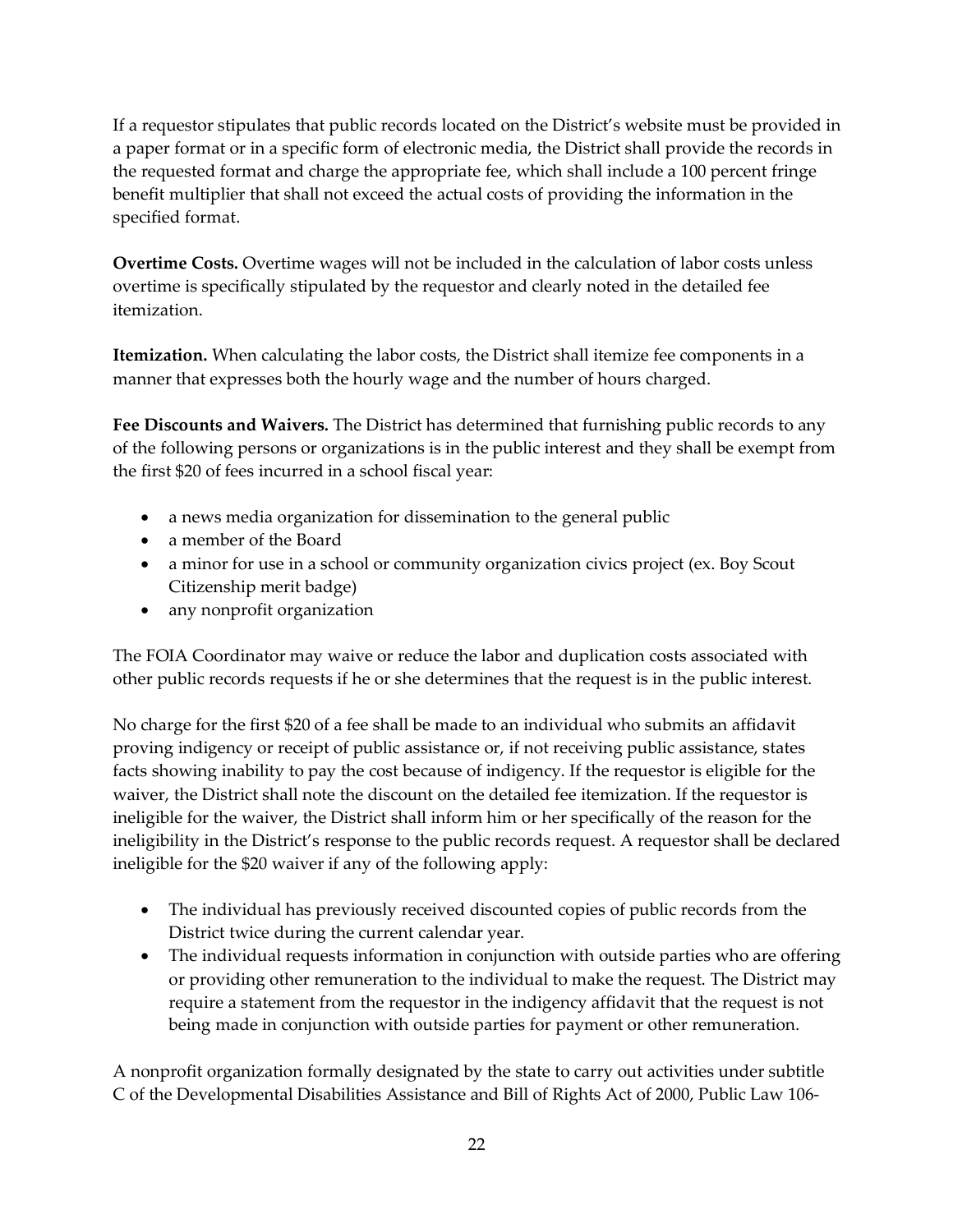402, and the Protection and Advocacy for Individuals With Mental Illness Act, Public Law 99- 319, shall not be charged for the first \$20 of a fee if the public records request meets all of the following requirements:

- The request is made directly on behalf of the organization or its clients.
- The request is made for a reason wholly consistent with the mission and provisions of the laws under the Section 931 of the Mental Health Code, 1974 PA 258, MCL 330.1931.
- The request is accompanied by documentation of its designation by the state pursuant to the District's request.

**Fee Deposits.** In response to a public records request, the District shall require a good faith deposit from a requestor before processing a public records request if the entire fee estimate or charge exceeds \$50, based on a good faith calculation of the total fee. The deposit shall not exceed one-half of the total estimated fee as identified in a detailed fee itemization that shall accompany the request for the deposit.

A deposit required by the District is a fee.

The District's response shall also include a best efforts and good faith nonbinding estimate regarding the time frame it will take the District to comply with FOIA in providing the public records to the requestor.

**Nonpayments and Increased Fee Deposits.** If the District has granted and fulfilled a written request, but has not been paid in full the total amount of fees charged to the requestor, the District shall require a deposit of 100 percent of the estimated fee before it begins to process any subsequent public records requests from that individual if **all** of the following apply:

- The final fee for the prior written request was not more than 105 percent of the estimated fee.
- The public records made available contained the information being sought in the prior written request and are still in the District's possession.
- The public records were made available to the individual, subject to payment, within the District's good faith time frame estimate.
- Ninety days have passed since the District notified the individual in writing that the public records were available for pickup or mailing.
- The individual is unable to show proof or prior payment to the District.
- The District has calculated a detailed fee itemization that is the basis for the current increased estimated fee deposit.

The District shall not require an increased estimated fee deposit if **any** of the following apply:

- The individual is able to show proof of prior payment in full to the District.
- The District is subsequently paid in full for the applicable prior written request.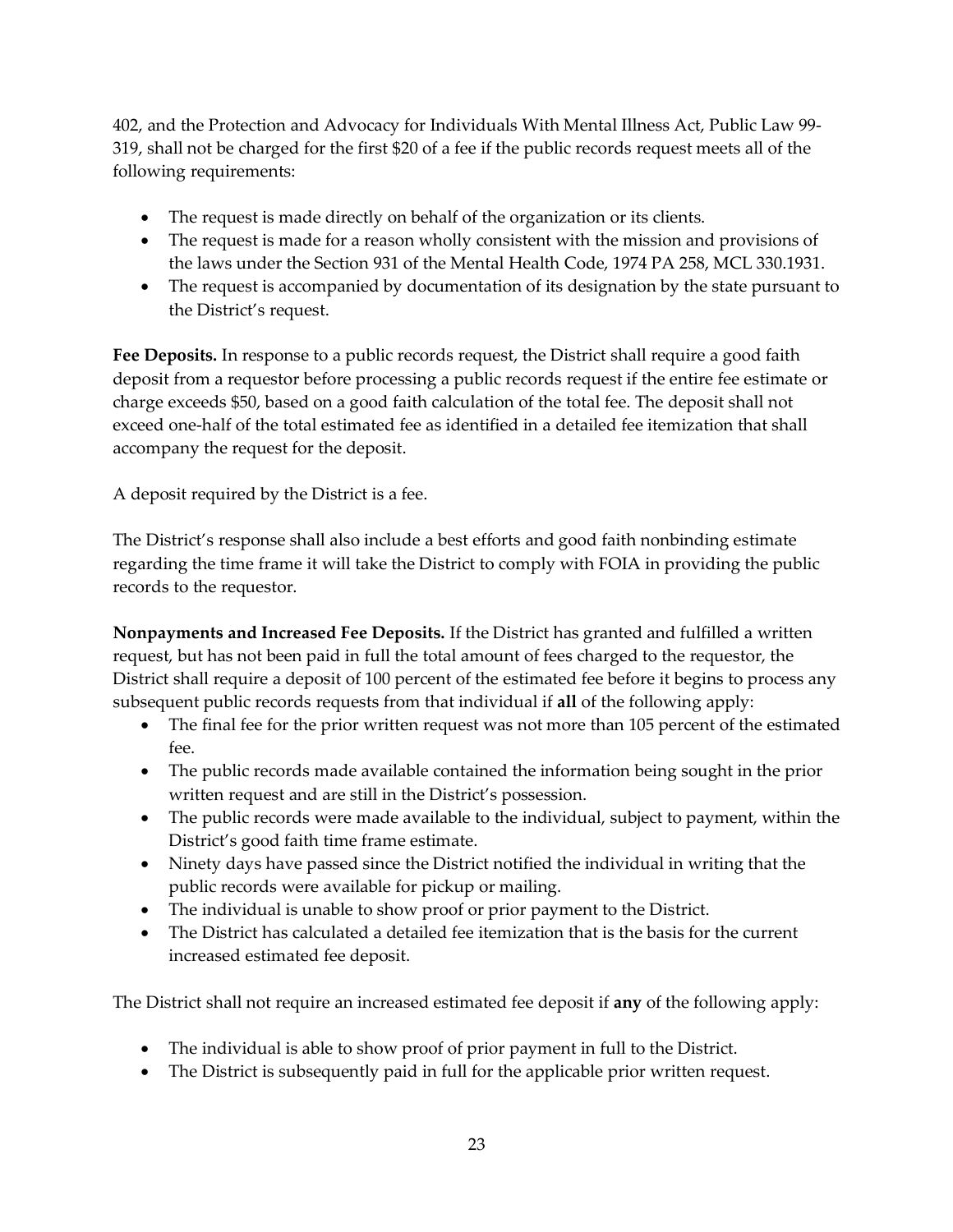• Three hundred sixty-five days have passed since the individual made the written request for which full payment was not remitted to the District.

**Fee Appeals.** If the District requires a fee that exceeds the amount permitted under these procedures and guidelines or FOIA, the person making the request may commence a civil action in circuit court to pursue a fee reduction.

Or, the requestor may appeal the fee amount by submitting the appeal to the President of the District's Board of Education for scheduling on the agenda of the next Board meeting. The written appeal shall state the word "appeal" and detail the reason(s) for requesting the fee reduction and how the required fee exceeds the amounts permitted under the District's procedures and guidelines or FOIA.

The Board is not considered to have received the written appeal until the first regularly scheduled Board meeting following the submission of the written appeal.

The Board shall, within 10 business days after receiving the written appeal, do one of the following:

- Waive the fee.
- Reduce the fee and issue a written determination to the requesting person indicating the specific basis under FOIA that supports the required fee. The determination shall include a certification from the Board that the statements in the determination are accurate and that the reduced fee amount complies with the District's guidelines, procedures and FOIA.
- Uphold the fee and issue a written determination to the requesting person indicating the specific basis under FOIA that supports the required fee. The determination shall include a certification from the Board that the statements in the determination are accurate and that the fee amount complies with the District's guidelines, procedures and FOIA.
- Issue a notice extending for not more than 10 business days the period during which the Board shall respond to the appeal. The notice shall include a detailed reason or reasons why the extension is necessary.

If the Board of Education fails to respond to the appeal, or if the Board upholds all or a portion of the fee that is the subject of the written appeal, the requestor may seek judicial review of the Board's determination by a commencing a civil action in circuit court.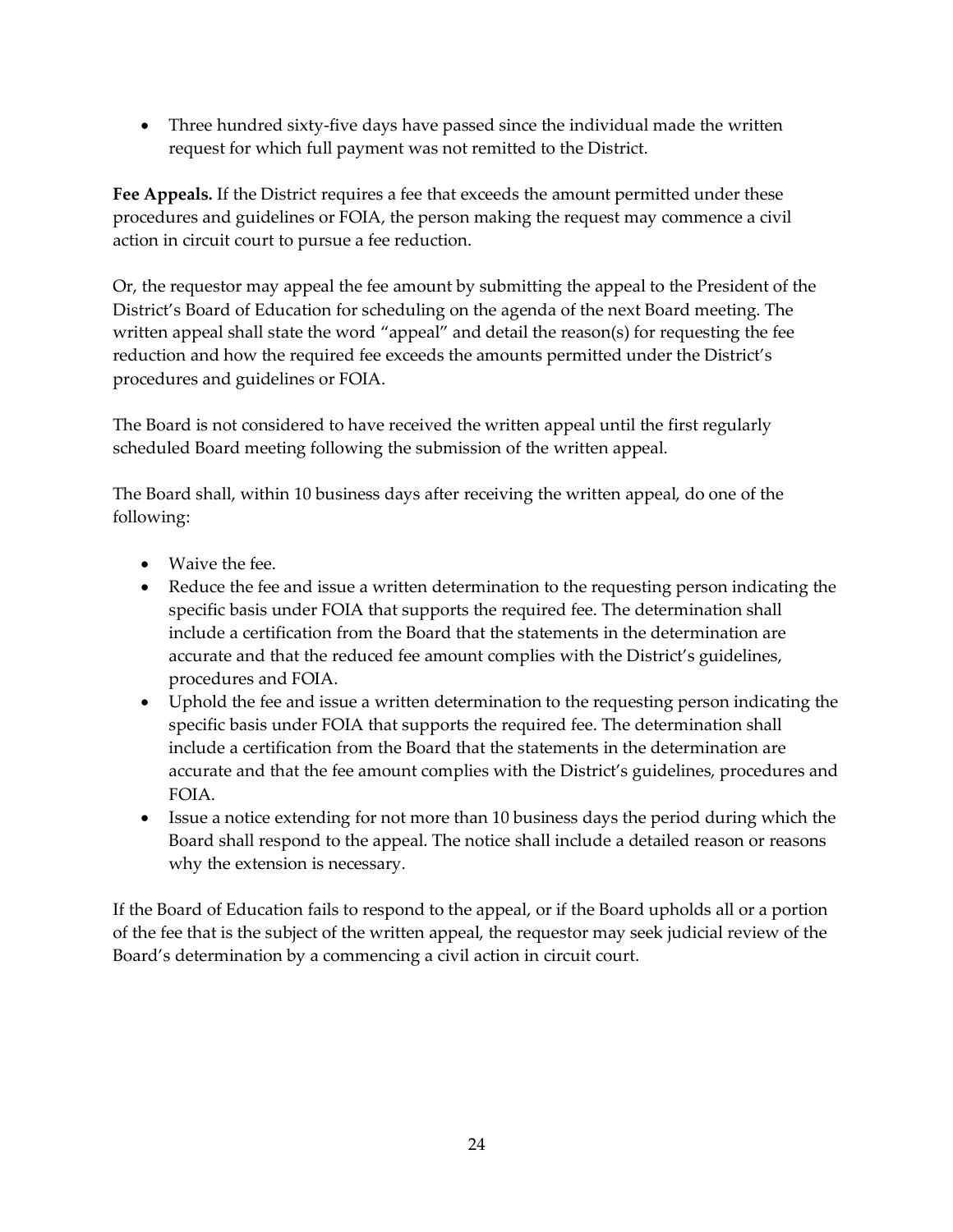## **Future Changes in Guidelines and Procedures**

The District reserves the right to amend, revise or repeal all or any part of the preceding guidelines and procedures at any future time.

Effective Date: July 1, 2015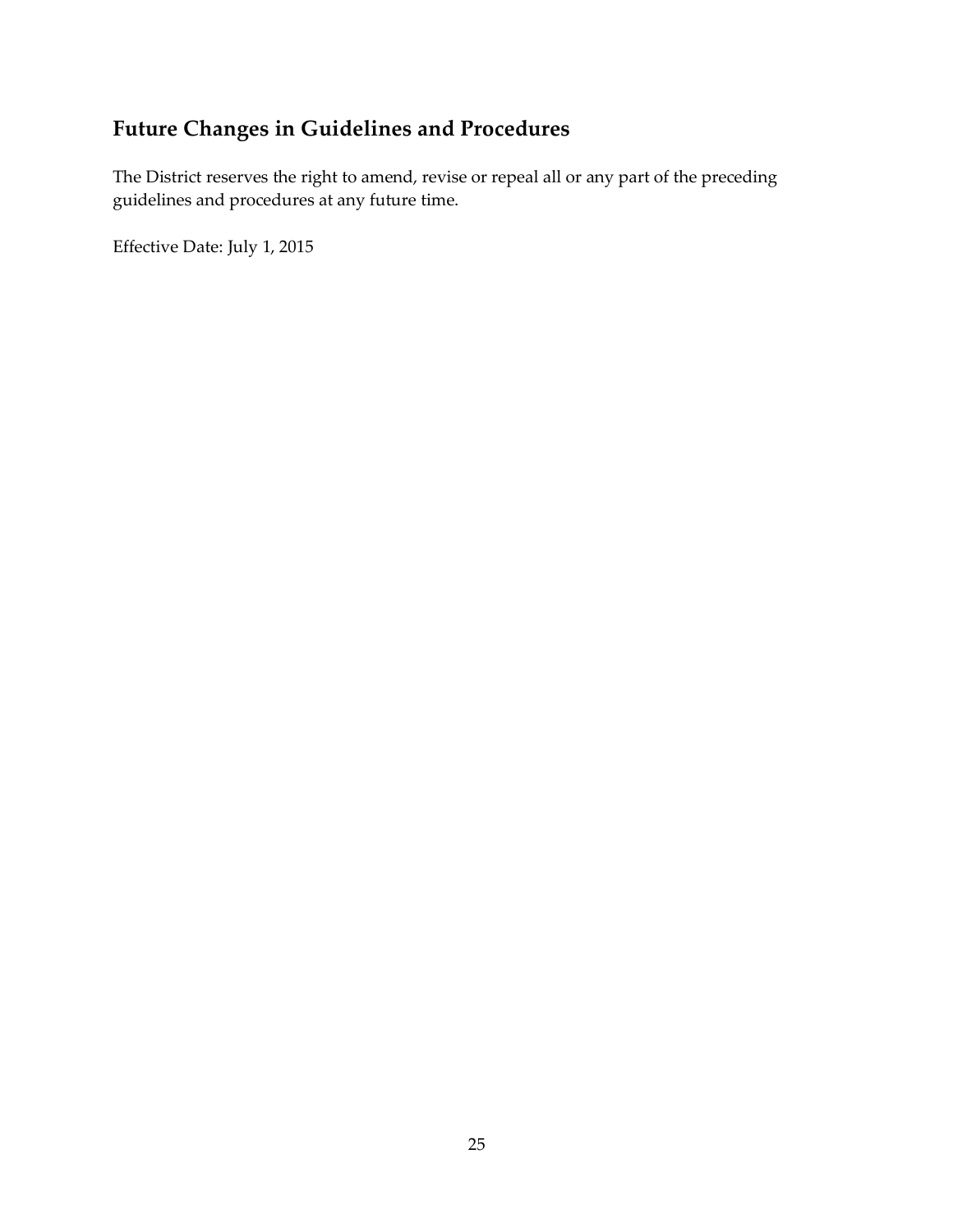## **WEST BLOOMFIELD SCHOOL DISTRICT Written Public Summary of the District's FOIA Procedures and Guidelines**

#### **Introduction**

As a public body under the Freedom of Information Act, the District has developed procedures and guidelines to implement and assure compliance with FOIA. The District has also created the following written public summary of the specific procedures and guidelines explaining how to submit written requests to the District and how to understand the District's written responses, deposit requirements, fee calculations, and avenues for challenge and appeal.

#### **How to Submit Written Requests**

FOIA requests must be submitted in writing to the District. The request can be sent by email or mail to:

Email: eric.whitney@wbsd.org

West Bloomfield School District Attn: FOIA Coordinator 5810 Commerce Road West Bloomfield, MI 48324

Requests must sufficiently describe a public record so as to enable the District to find it. Requests should also include a contact telephone number to allow a District employee to make contact to resolve issues, clarify the scope of a request or help identify a specific document containing the information sought.

#### **How to Understand the District's Written Responses to FOIA Requests**

The District must respond to a FOIA request within five business days. In some cases, the District may extend the time period by 10 business days to fulfill a request completely. A response does not necessarily mean the records are provided within five days.

The District can grant the FOIA request, deny the request, or grant it in part and deny it in part. If the request is granted in full or in part, the District can charge a fee to process the request. Fees are calculated according to the District's FOIA procedures and guidelines and documented in a detailed fee itemization form. The fee must be paid before a public record is made available. And, in some cases, the District will require a good-faith deposit before it processes a public records request.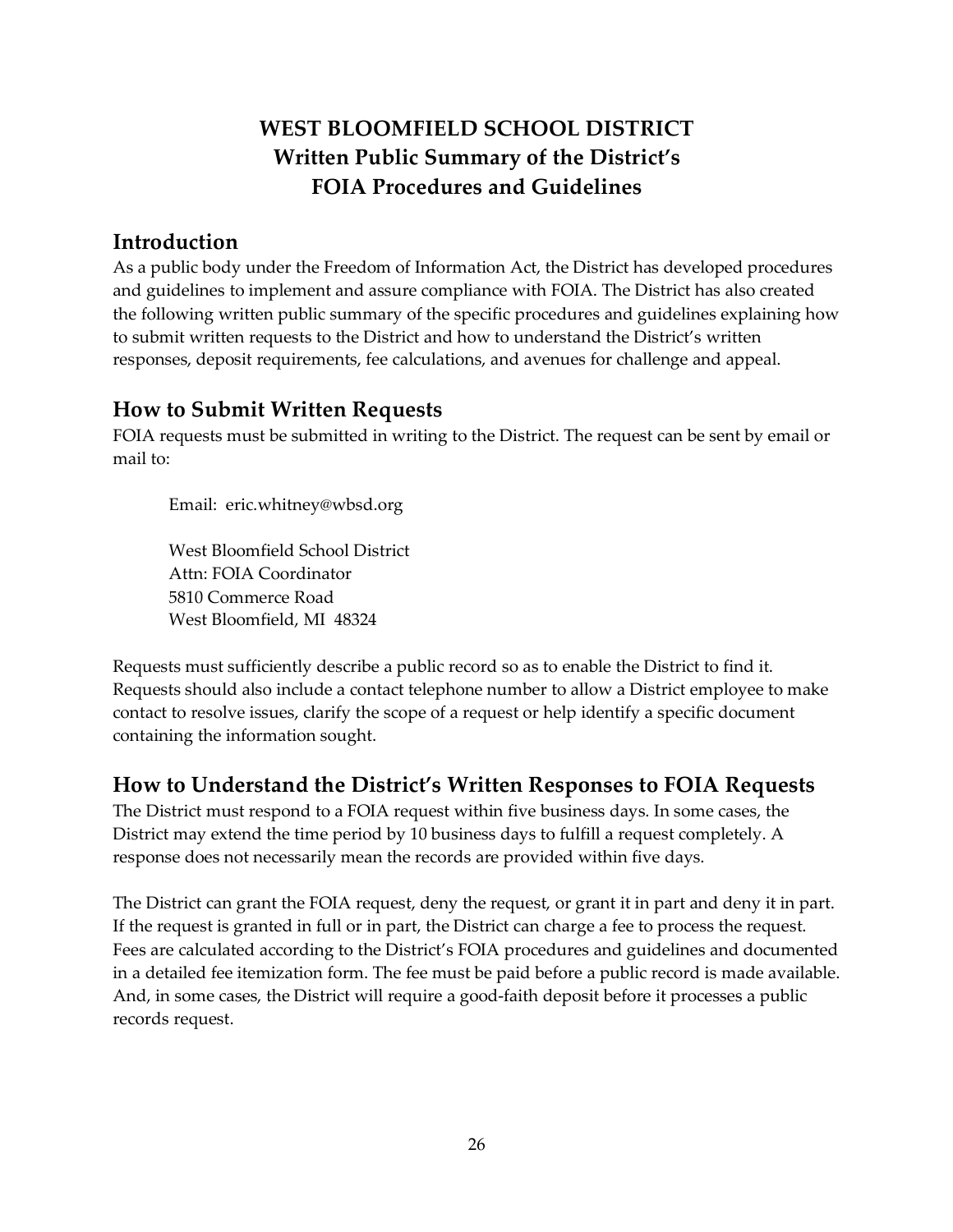If the request is denied, the District will provide the basis for its denial in a written notice. The District will also provide notice of an individual's rights to appeal the denial to the Board of Education and/or to file a lawsuit against the District in circuit court.

#### **Deposit Requirements**

The District will require a good faith deposit from a requestor before processing a public records request if the entire fee estimate or charge exceeds \$50, based on a good-faith calculation of the total fee. The deposit will not exceed one-half of the total estimated fee as identified in a detailed fee itemization. The District's response shall also include a best efforts and good-faith nonbinding estimate regarding the time frame it will take the District to comply with FOIA in providing the public records to the requestor.

If the total amount charged in a previous records request has not been paid in full, the District may require a deposit of up to 100 percent of the estimated fee before processing a subsequent public records request.

#### **Fee Calculations**

The District may charge a fee for a public records search, for the necessary copying of a public record for inspection or for providing a copy of a public record under the District's procedures and guidelines. The fee shall be limited to actual mailing costs, and to the actual incremental cost of duplication or publication including labor, the cost of search, examination, review, and the deletion and separation of exempt from nonexempt information. Labor costs shall be estimated and charged in increments of 15 minutes in most cases, with all partial time increments rounded down.

The District shall not charge for the cost of search, examination, review, and the deletion and separation of exempt from nonexempt information unless the failure to charge a fee would result in unreasonably high cost to the District because of the nature of the requests in the particular instance. Under such circumstances, the District shall specifically identify the nature of the unreasonably high costs.

The first \$20 of a fee will be waived if a requestor submits an affidavit of indigency. The requestor must include a statement that the request is not being made in conjunction with outside parties in exchange for payment or other remuneration.

#### **Avenues for Challenge and Appeal**

If the District charges a fee that an individual thinks is too high, denies all or part of a public records request, the requestor may submit to the District Board of Education a written appeal that specifically states the word "appeal" and identifies the basis for which the fee should be reduced or the nondisclosure determination should be reversed. Written appeals may be sent to the email or mailing address listed above and will be forwarded to the Board of Education or the Superintendent for scheduling on the agenda of the next Board meeting. Additionally, the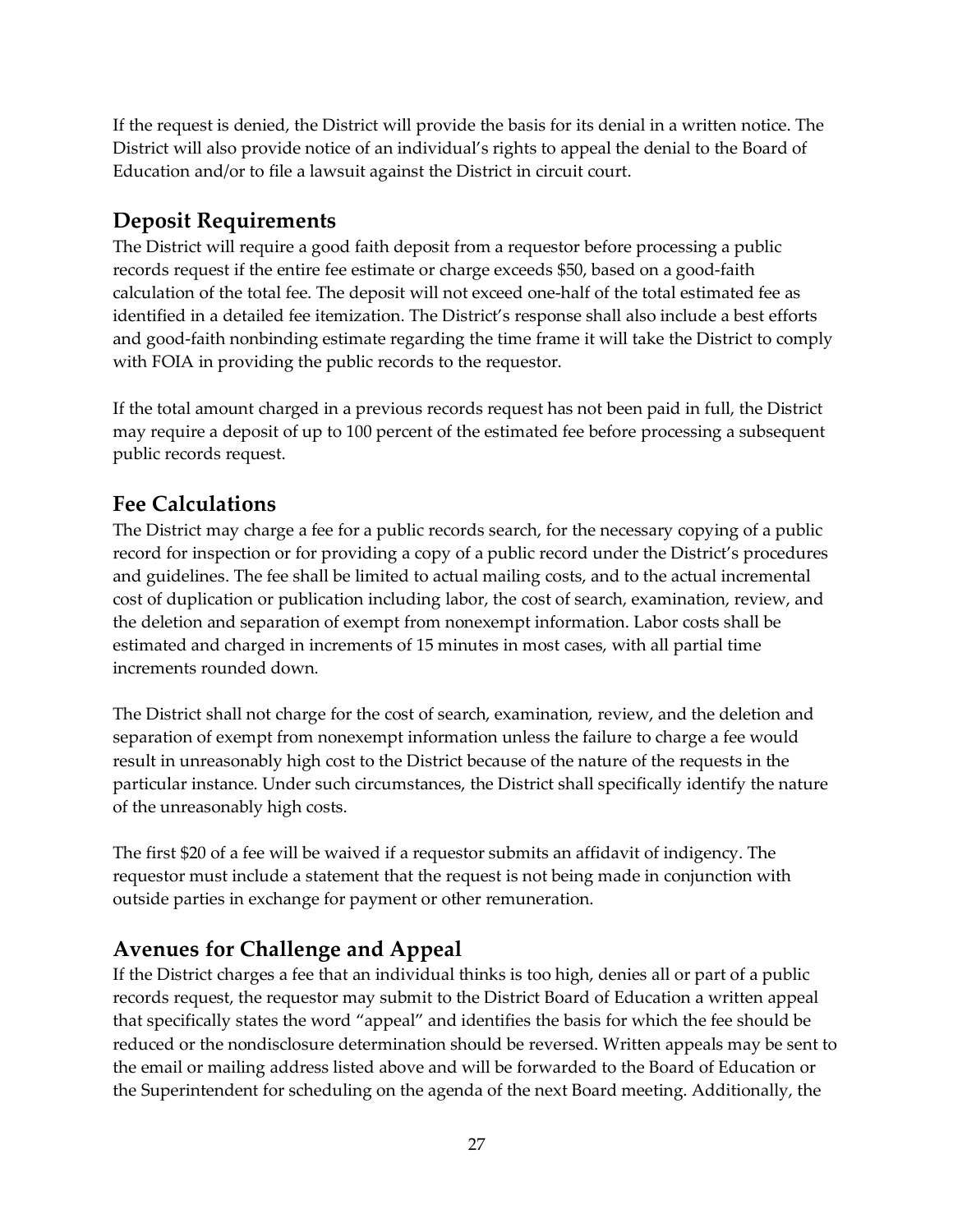requestor may pursue a fee reduction or appeal the denial by commencing a civil action in circuit court.

#### **More Information**

This is only a summary of the FOIA procedures and guidelines. For more details and information, copies of the District's FOIA Procedures and Guidelines are available at no charge at the District's central office and on the District's website: www.wbsd.org.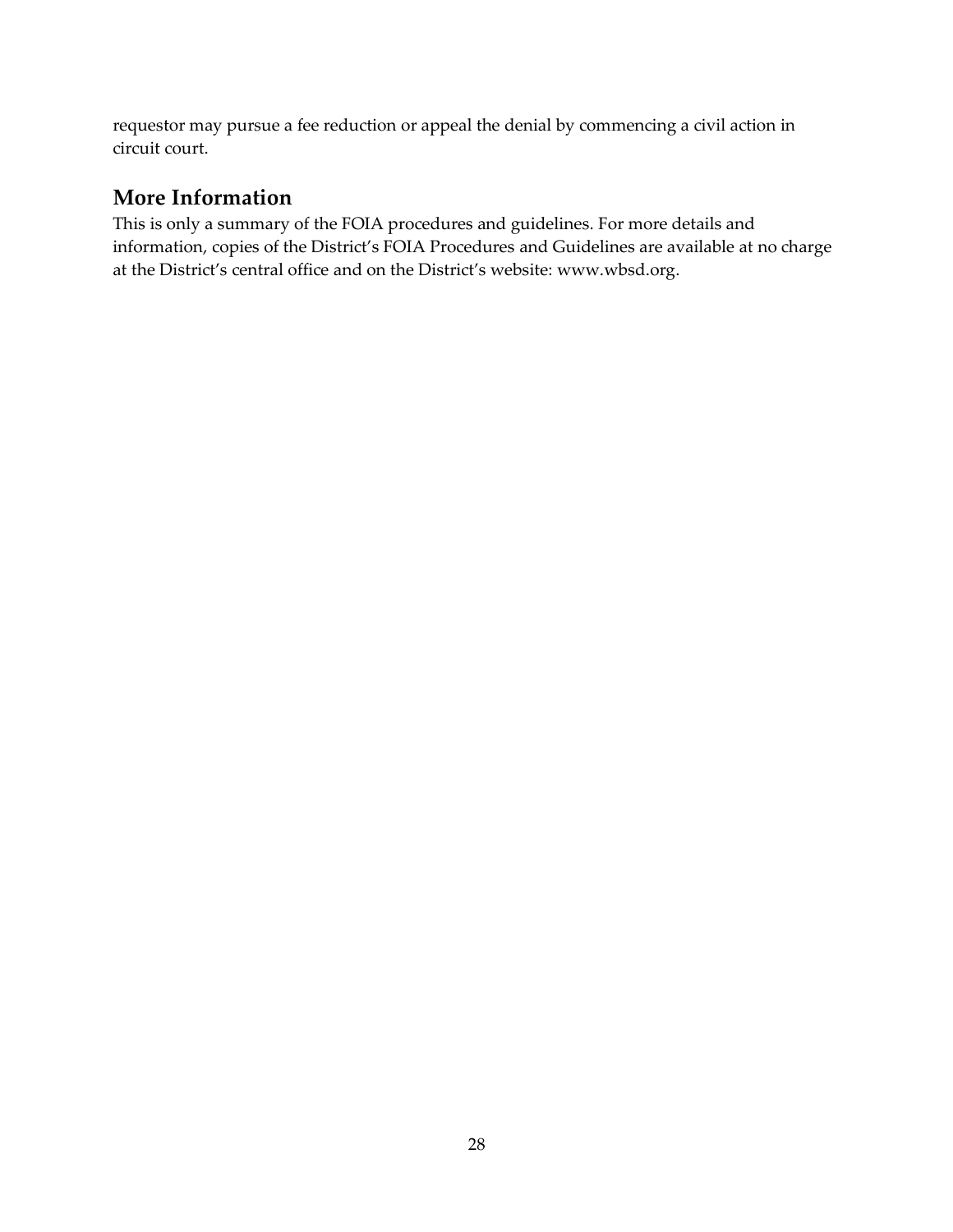### **FOIA FEE ITEMIZATION FORM WEST BLOOMFIELD SCHOOL DISTRICT**

Requestor's Name Date of Request

Estimate Fee or **Quarter External Fee** 

| <b>Item Description</b>                          | Hourly Rate <sup>1</sup>                         | Fringe                 |                                           | Overtime                                            | No. of 15-minute               |                                                  |                    | Total            |  |
|--------------------------------------------------|--------------------------------------------------|------------------------|-------------------------------------------|-----------------------------------------------------|--------------------------------|--------------------------------------------------|--------------------|------------------|--|
|                                                  |                                                  | Benefit % <sup>2</sup> |                                           | Rate <sup>3</sup>                                   |                                | increments <sup>4</sup>                          |                    | Charge           |  |
| Locating/Retrieving                              | Hourly wage                                      |                        |                                           |                                                     |                                | $5\frac{3}{2}$ $4 = \frac{3}{2}$ x               |                    |                  |  |
| Records                                          | $\frac{1}{1}$                                    | $1.$ $+/-$             |                                           | $\frac{1}{2}$ =                                     |                                | $\frac{\ }{\ }$ (increments) =                   |                    | $\frac{1}{2}$    |  |
|                                                  |                                                  |                        |                                           |                                                     |                                |                                                  |                    |                  |  |
| Reviewing Records                                | Hourly wage                                      |                        |                                           |                                                     |                                | $\frac{1}{2}$ /4 = \$                            |                    |                  |  |
|                                                  | $\frac{1}{\sqrt{1-\frac{1}{2}}}\times$           | $1.$ $+/-$             |                                           |                                                     |                                | $\frac{1}{\sqrt{1-\frac{1}{2}}}\$ (increments) = |                    | $\mathfrak s$    |  |
|                                                  |                                                  |                        |                                           |                                                     |                                |                                                  |                    |                  |  |
| <b>Redacting Records</b>                         | Hourly wage                                      |                        |                                           |                                                     |                                | $\frac{1}{2}$ /4=\$ x                            |                    |                  |  |
|                                                  | $\frac{1}{1}$                                    | $1.$ $+/-$             |                                           | $\frac{1}{2}$ =                                     |                                | $\frac{1}{\sqrt{1-\frac{1}{2}}}\$ (increments) = |                    | $\frac{1}{2}$    |  |
|                                                  |                                                  |                        |                                           |                                                     |                                |                                                  |                    |                  |  |
| Copying/Duplicating                              | Hourly wage                                      |                        |                                           |                                                     |                                |                                                  |                    |                  |  |
| Records <sup>6</sup>                             | $\frac{1}{1}$ X                                  | $1.$ $+/-$             |                                           | $\mathfrak{S}$<br>$\hspace{1.6cm} = \hspace{1.6cm}$ |                                | $\frac{\ }{\ }$ (increments) =                   |                    | $\frac{1}{2}$    |  |
|                                                  |                                                  |                        |                                           |                                                     |                                |                                                  |                    |                  |  |
| Contracted Labor                                 | <sup>7</sup> Hourly                              |                        |                                           |                                                     |                                | $N/A$   \$ _____ / 4 = \$ _____ x                |                    |                  |  |
| Costs-Redaction                                  | wage                                             | N/A                    |                                           |                                                     | $\frac{\ }{\ }$ (increments) = |                                                  |                    | $\frac{1}{2}$    |  |
|                                                  | $\mathbf{x}$                                     |                        |                                           |                                                     |                                |                                                  |                    |                  |  |
|                                                  | Name of contracted person or firm if applicable: |                        |                                           |                                                     |                                |                                                  |                    |                  |  |
|                                                  |                                                  |                        |                                           |                                                     | Subtotal Labor Costs = \$      |                                                  |                    |                  |  |
| <b>Copying Cost for Paper Copies<sup>8</sup></b> |                                                  |                        |                                           |                                                     |                                |                                                  |                    |                  |  |
|                                                  |                                                  |                        |                                           |                                                     |                                |                                                  |                    |                  |  |
| Letter $(8\frac{1}{2}$ " x 11")                  | Legal $(8\frac{1}{2}x$ $14'')$<br>Size           |                        |                                           |                                                     | <b>Size</b>                    |                                                  |                    | <b>Total</b>     |  |
| paper at \$0. each <sup>9</sup>                  | paper at \$0. each                               |                        |                                           | paper at \$0._each                                  | paper at \$0. each             |                                                  |                    | Charge           |  |
| No. of Sheets $\_\_\_x$                          | No. of Sheets $\_\_\_x$                          |                        | No. of Sheets $\_\_\_x$                   |                                                     |                                | No. of Sheets $\frac{1}{1-x}$ x                  |                    |                  |  |
| $$0.$ = \$                                       | $$0.$ = \$                                       |                        |                                           | $$0.$ = \$                                          |                                | $$0.$ = \$                                       |                    | $\mathfrak{S}$   |  |
|                                                  |                                                  |                        |                                           |                                                     |                                |                                                  |                    |                  |  |
| <b>Mailing Cost</b>                              |                                                  |                        |                                           |                                                     |                                |                                                  |                    |                  |  |
| Cost of<br><b>Postage Cost</b>                   |                                                  |                        | <b>Cost of Delivery</b><br><b>Special</b> |                                                     |                                |                                                  | Insurance<br>Total |                  |  |
| Packaging                                        |                                                  | Confirmation           |                                           | <b>Shipping Cost</b>                                |                                | Cost                                             |                    | Charge           |  |
|                                                  |                                                  |                        |                                           |                                                     |                                |                                                  |                    |                  |  |
| \$                                               | $\frac{1}{2}$                                    |                        | $\frac{1}{2}$                             | $\mathfrak s$                                       |                                | $\frac{1}{2}$                                    |                    | $\mathfrak{S}^-$ |  |
|                                                  |                                                  |                        |                                           |                                                     |                                |                                                  |                    |                  |  |
|                                                  |                                                  |                        |                                           |                                                     |                                |                                                  |                    |                  |  |